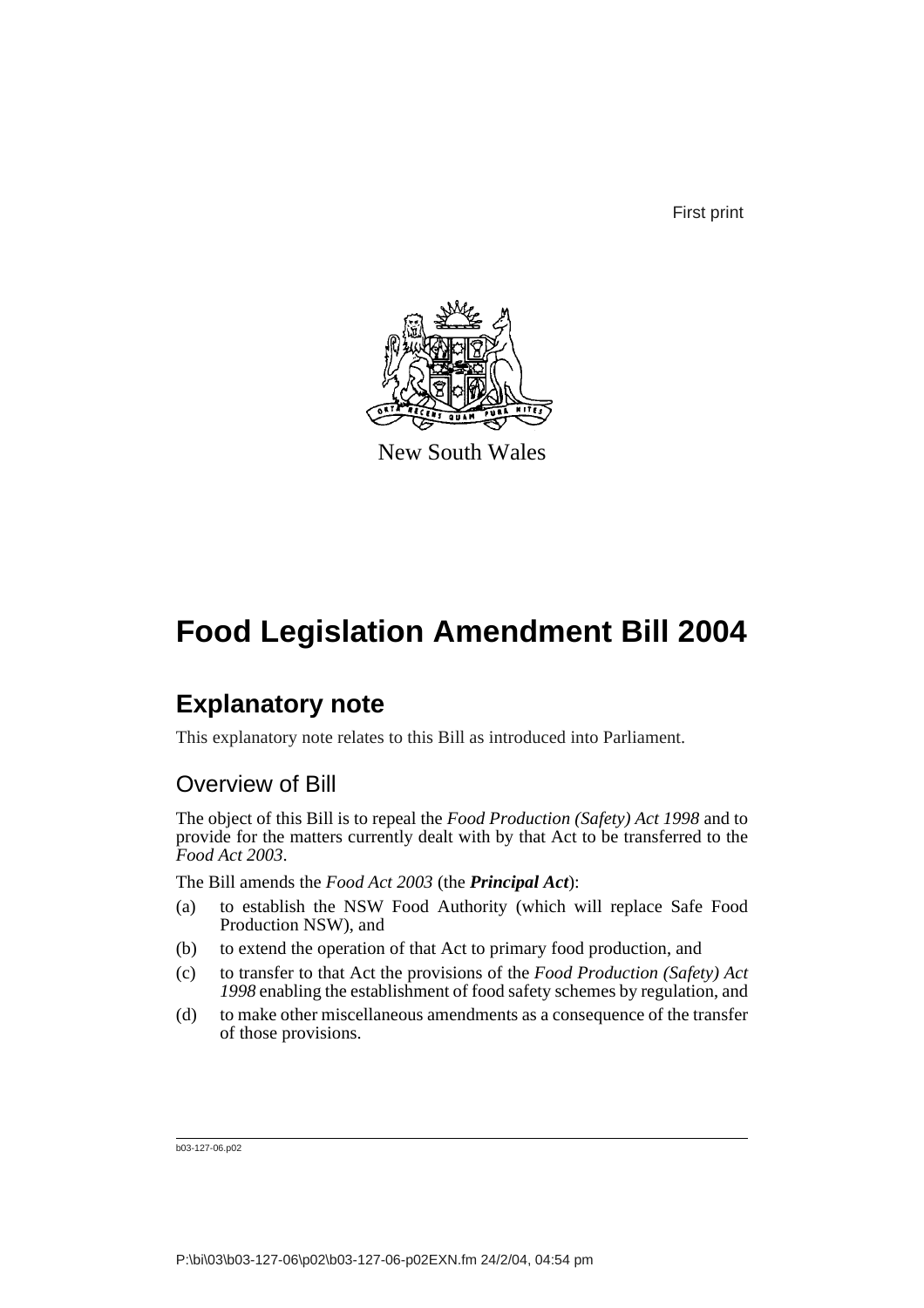Explanatory note

The Bill also amends the *Meat Industry Act 1978* to repeal the provisions relating to the Meat Industry Consultative Council as that Council will be re-established under the *Food Act 2003* and to remove obsolete provisions.

## Outline of provisions

**Clause 1** sets out the name (also called the short title) of the proposed Act.

**Clause 2** provides for the commencement of the proposed Act on a day or days to be appointed by proclamation.

**Clause 3** is a formal provision that gives effect to the amendments to the *Food Act 2003* set out in Schedule 1.

**Clause 4** is a formal provision that gives effect to the amendments to the Acts and regulations set out in Schedule 2.

**Clause 5** repeals the *Food Production (Safety) Act 1998*.

## **Schedule 1 Amendment of Food Act 2003**

### **NSW Food Authority**

**Schedule 1 [21]** replaces the provisions of the Principal Act that provide for the functions of the regulatory authority under the Act (currently the Director-General of the Department of Health) with a new Division 1 of Part 9 that establishes the NSW Food Authority. That Authority will have the functions currently exercised by the regulatory authority. **Schedule 1 [1]** changes references throughout the Principal Act to the regulatory authority to references to the Food Authority. **Schedule 1 [7], [10] and [11]** contain consequential amendments.

The new Division contains the following provisions which are based on current sections 10–15C of the *Food Production (Safety) Act 1998*:

- (a) proposed section 107 constitutes the NSW Food Authority as a body corporate to be managed by the Director-General of the Food Authority,
- (b) proposed section 108 sets out the functions of the Food Authority,
- (c) proposed section 109 provides that the Food Authority is generally subject to the control and direction of the Minister,
- (d) proposed section 109A deals with the staff of the Food Authority,
- (e) proposed section 109B enables the Food Authority to engage consultants and contractors,

Explanatory note page 2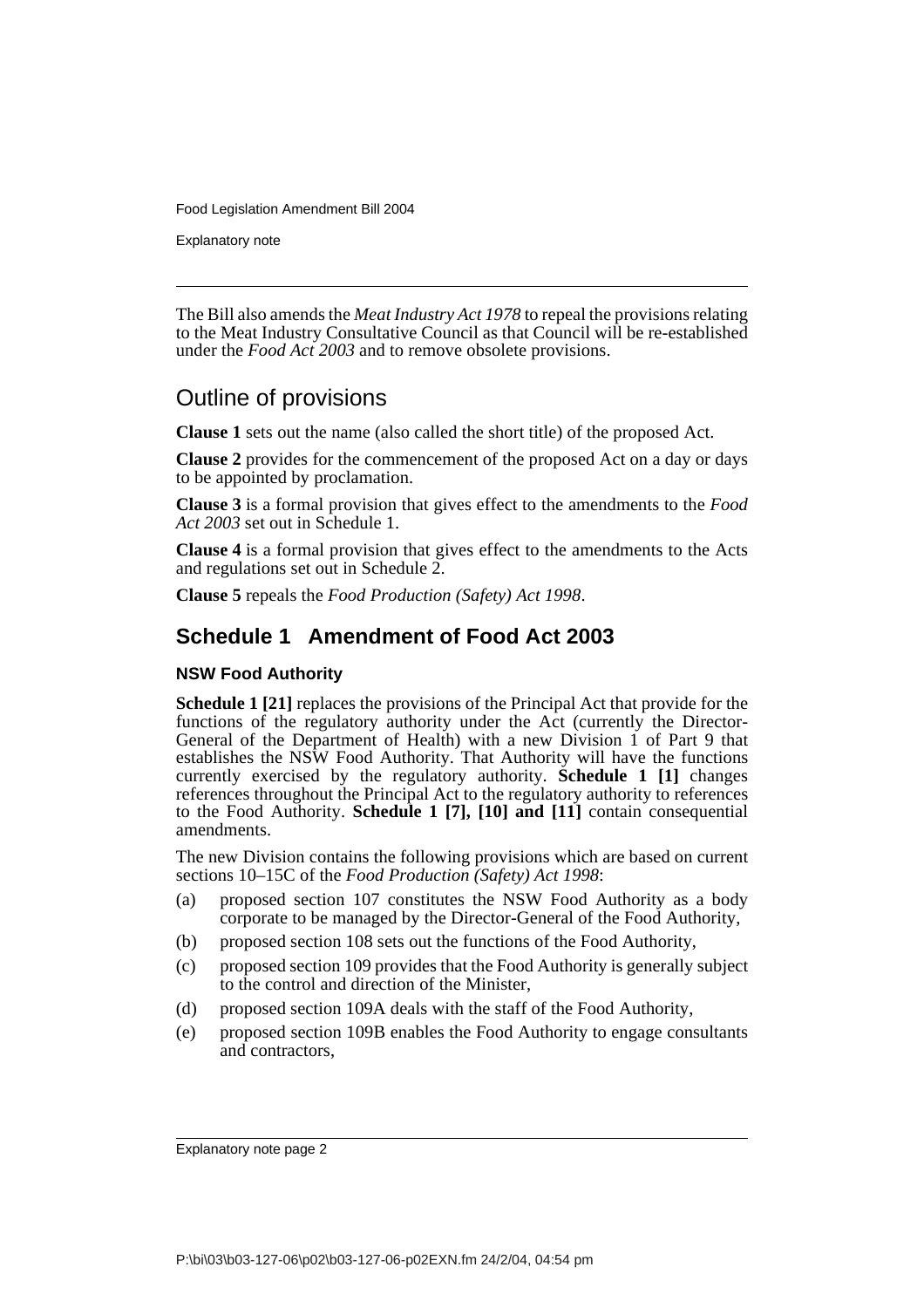Explanatory note

- (f) proposed section 109C enables the Food Authority to form and have certain dealings with private corporations subject to certain restrictions,
- (g) proposed section 109D enables the Food Authority to make use of its funds in its dealings with private corporations under proposed section 109C or in relation to private subsidiary corporations controlled by the Food Authority, subject to certain restrictions,
- (h) proposed section 109E enables the Food Authority to delegate its functions to certain persons.

**Schedule 1 [22]** inserts Division 5 into Part 9 of the Principal Act which deals with the finances of the Food Authority and is similar to provisions currently contained in Part 6 of the *Food Production (Safety) Act 1998*. The proposed Division contains the following provisions:

- (a) proposed section 117A establishes the Food Authority Fund,
- (b) proposed section 117B enables the Food Authority to invest money held by it in certain ways,
- (c) proposed section 117C enables the Food Authority to levy contributions from industry towards the administration of the Principal Act through the provisions of a food safety scheme prescribed by the regulations.

**Schedule 1 [25] and [26]** enable regulations to be made with respect to fees and charges for the purposes of the Principal Act and food safety schemes prescribed under the Principal Act. Those new provisions are similar to provisions currently contained in the *Food Production (Safety) Act 1998*.

**Schedule 1 [24]** inserts proposed section 136A into the Principal Act to enable the Food Authority to provide information to a member of staff of the Department of Health or of a public health organisation if it is necessary for the carrying out of functions by the member of staff under the *Public Health Act 1991*. Similarly, information may be provided by such members of staff to the Food Authority to enable the Food Authority to carry out its functions under the Principal Act.

### **Food safety schemes**

**Schedule 1 [20]** replaces sections 102–107 of the Principal Act (currently dealing with the registration of food businesses) with provisions relating to food safety schemes. The new provisions are currently contained in Part 4 of the *Food Production (Safety) Act 1998*.

Proposed section 102 enables regulations to be made prescribing food safety schemes. The regulation-making power covers a broad range of matters including regulating the handling and sale of food, setting up licensing schemes in relation to the handling and sale of food and requiring the preparation and

Explanatory note page 3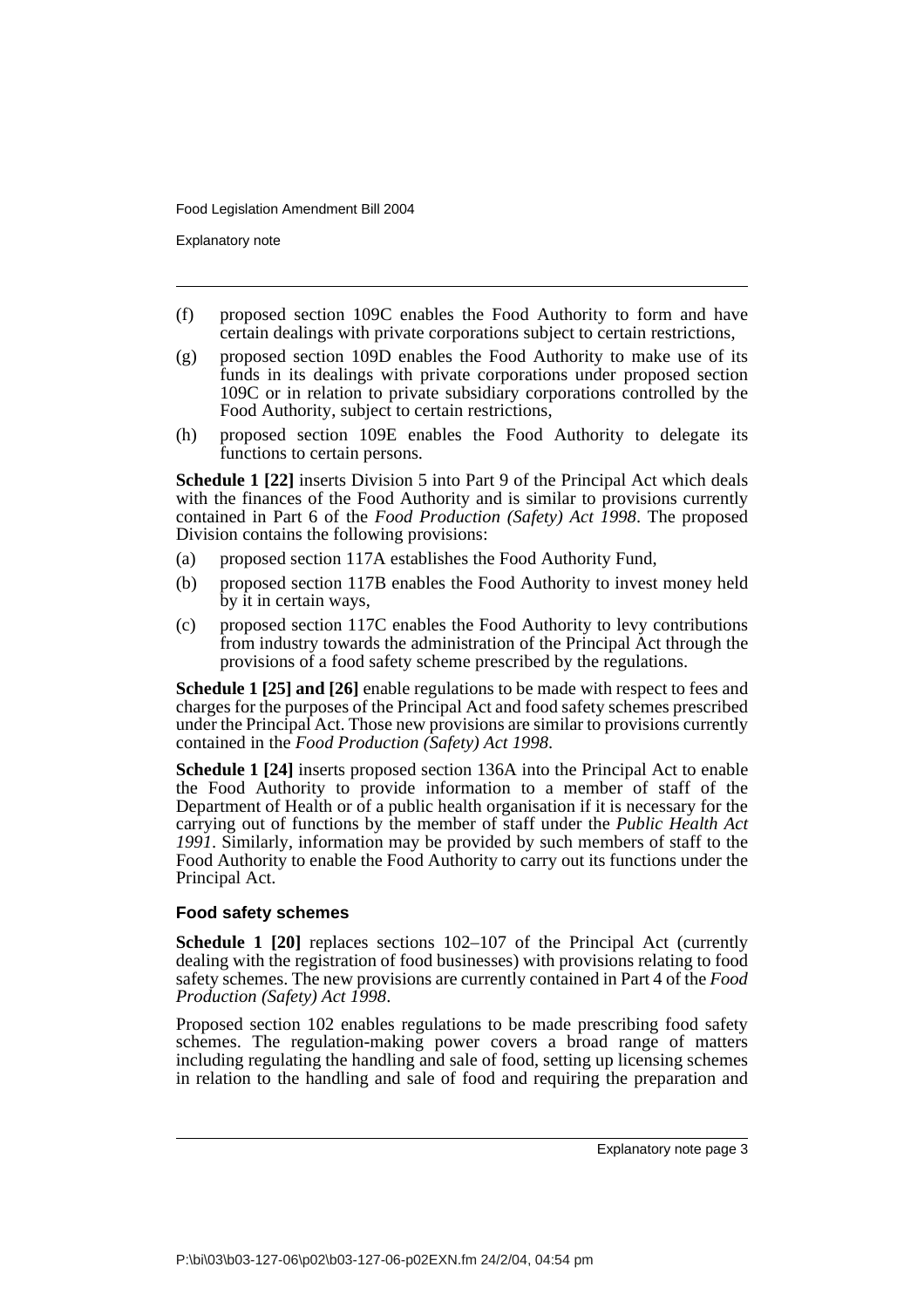Explanatory note

implementation of food safety programs to ensure that food safety schemes are being complied with. The regulations may extend to anything intended as animal food, but only for the purposes of ensuring the safe handling of food for human consumption.

Proposed section 103 requires industry consultation to be undertaken before the establishment of a food safety scheme and provides that the provisions of the *Subordinate Legislation Act 1989* relating to the preparation of regulatory impact statements for principal statutory rules are to apply to regulations establishing food safety schemes. Those provisions require such statutory rules to be publicly exhibited for comment before being made.

Proposed section 104 creates offences relating to contraventions of food safety schemes and licensing requirements of food safety schemes and failures to audit food safety programs required to be prepared under food safety schemes.

Proposed section 105 requires the Food Authority to undertake industry consultation on the continuing operation or the proposed amendment of a food safety scheme and enables the Minister to confer certain functions on consultative bodies.

Proposed section 106 requires each enforcement agency to prepare and maintain a list of food businesses notified to it or licensed by it. Enforcement agencies include the Food Authority and local councils.

**Schedule 1 [15]** repeals section 92 of the Principal Act. That section contains offences that will be re-enacted in proposed section 104 referred to above.

**Schedule 1 [16] and [19]** contain consequential amendments.

### **Extension of Principal Act to primary food production**

Currently, section 6 of the Principal Act makes it clear that a reference to a food business does not include a business, enterprise or activity that is primary food production. Section 10 of the Principal Act provides that Parts 5, 7 and 8 of the Principal Act do not apply to primary food production, namely, provisions relating to the issuing of improvement notices to food businesses and prohibition orders, the auditing of food businesses and the registration of food businesses. Also, the application of inspection and seizure powers in relation to primary food production is limited to enabling the investigation and prosecution of offences against the Principal Act and the making and enforcement of emergency orders under the Principal Act. That is because those matters in relation to primary food production are largely covered by the *Food Production (Safety) Act 1998*.

**Schedule 1 [4]** removes the qualification to section 6 of the Principal Act so that a reference to a food business will include a reference to primary food production.

Explanatory note page 4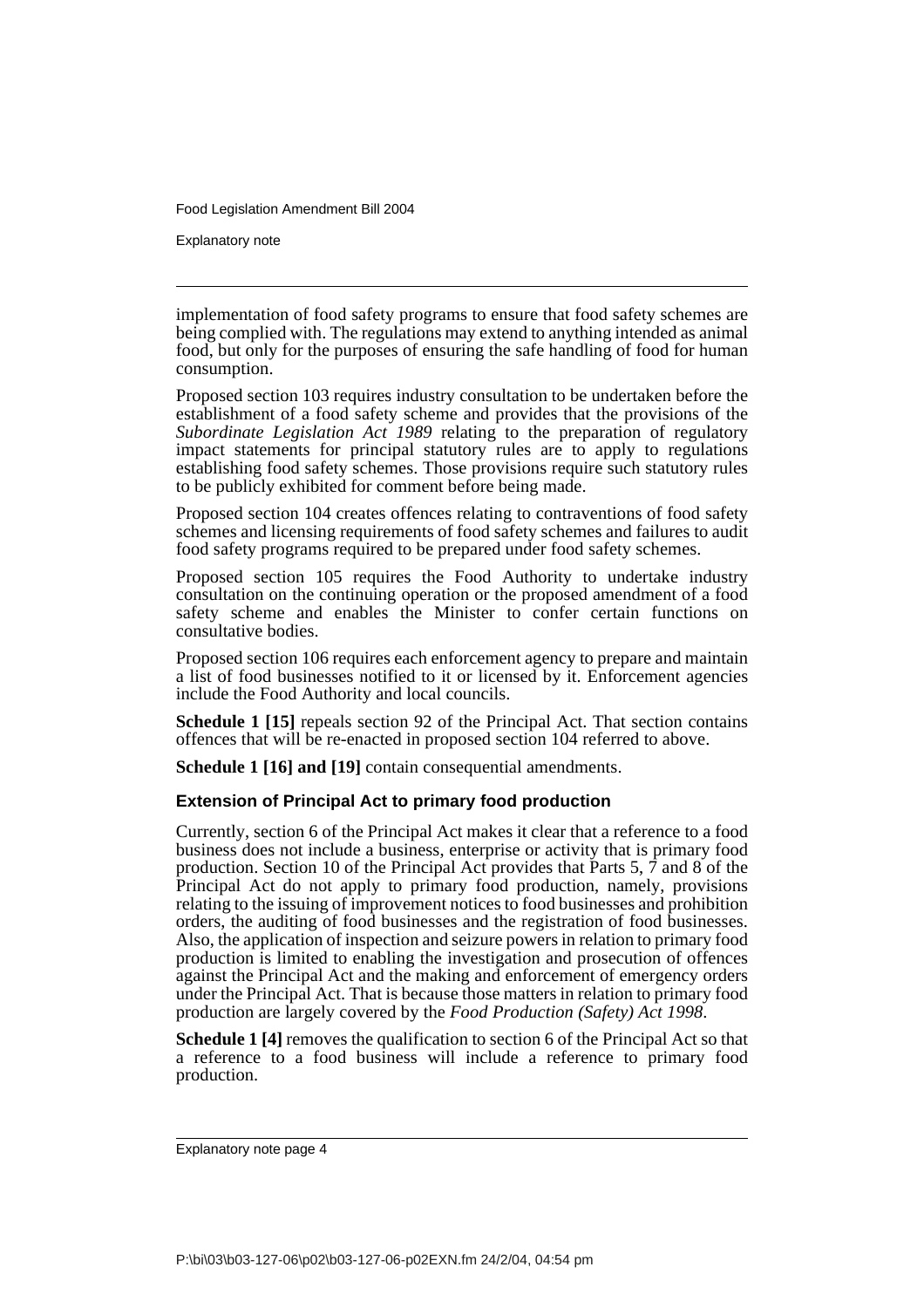Explanatory note

**Schedule 1 [5]** repeals the current section 10 so that, generally, all the provisions of the Principal Act will apply to primary food production.

**Schedule 1 [6]** provides that the offence contained in section 21 of the Principal Act of not complying with the Food Standards Code does not apply to a food business that is primary food production unless a food safety scheme so provides.

**Schedule 1 [18]** provides that the offence contained in section 100 of the Principal Act of conducting a food business without giving written notice to the appropriate enforcement agency does not apply to a food business that is primary food production unless a food safety scheme so provides.

**Schedule 1 [8], [9] and [13]** contain consequential amendments.

### **Miscellaneous amendments**

**Schedule 1 [2] and [3]** omit a definition from the Principal Act that will no longer be needed and insert new definitions, including definitions of the Food Authority, the Director-General and food safety scheme.

**Schedule 1 [12]** provides that the scheme for taking and analysing samples set out in Division 1 of Part 6 of the Principal Act applies only to the taking and analysis of samples by authorised officers exercising functions of inspection and seizure under the Principal Act.

**Schedule 1 [14]** enables the Food Authority to authorise a member of staff of the Food Authority as a food safety auditor for the purposes of the Principal Act if the member of staff is appropriately qualified. The current provisions that enable any other natural person to apply for approval to be a food safety auditor remain unchanged.

**Schedule 1 [17]** increases the penalty in relation to corporations for failure to notify of the carrying on of a food business.

**Schedule 1 [23]** extends the protection from personal liability contained in section 134 of the Principal Act for certain persons carrying out functions under the Principal Act to members of consultative bodies that are consulted in relation to food safety schemes under the Principal Act. That protection is currently contained in section 60 of the *Food Production (Safety) Act 1998*.

**Schedule 1 [27] and [28]** contain savings, transitional and other provisions, including a statement that the Food Authority is a continuation of, and the same legal entity as, Safe Food Production NSW, a provision dissolving the Safe Food Production Advisory Committee and provisions relating to staff.

Explanatory note page 5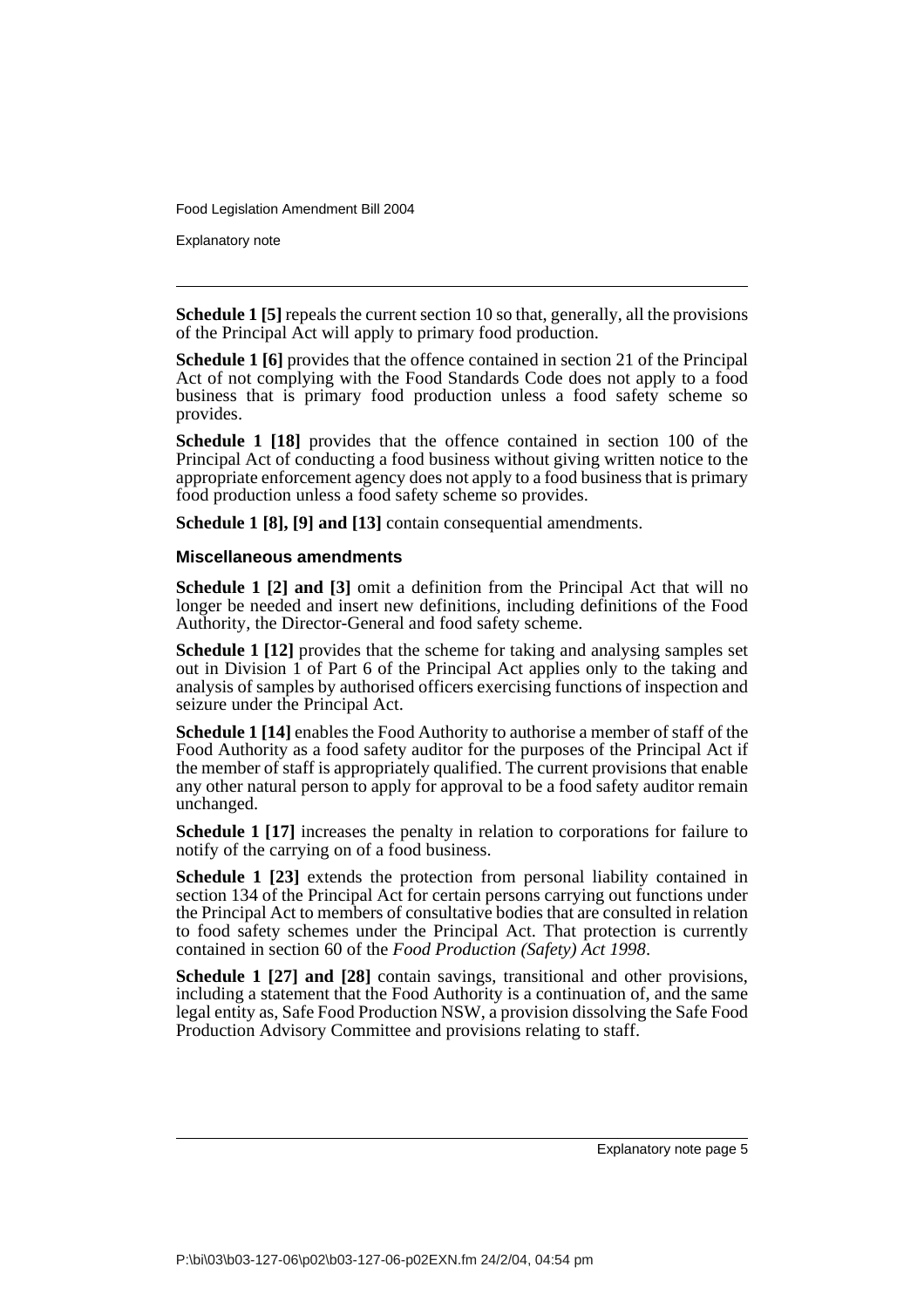Explanatory note

## **Schedule 2 Amendment of other Acts and regulations**

**Schedule 2** makes consequential amendments to various Acts and regulations. In particular, the Schedule repeals provisions of the *Meat Industry Act 1978* dealing with the Meat Industry Consultative Council. It is intended that the Council be re-established under the *Food Act 2003*.

Explanatory note page 6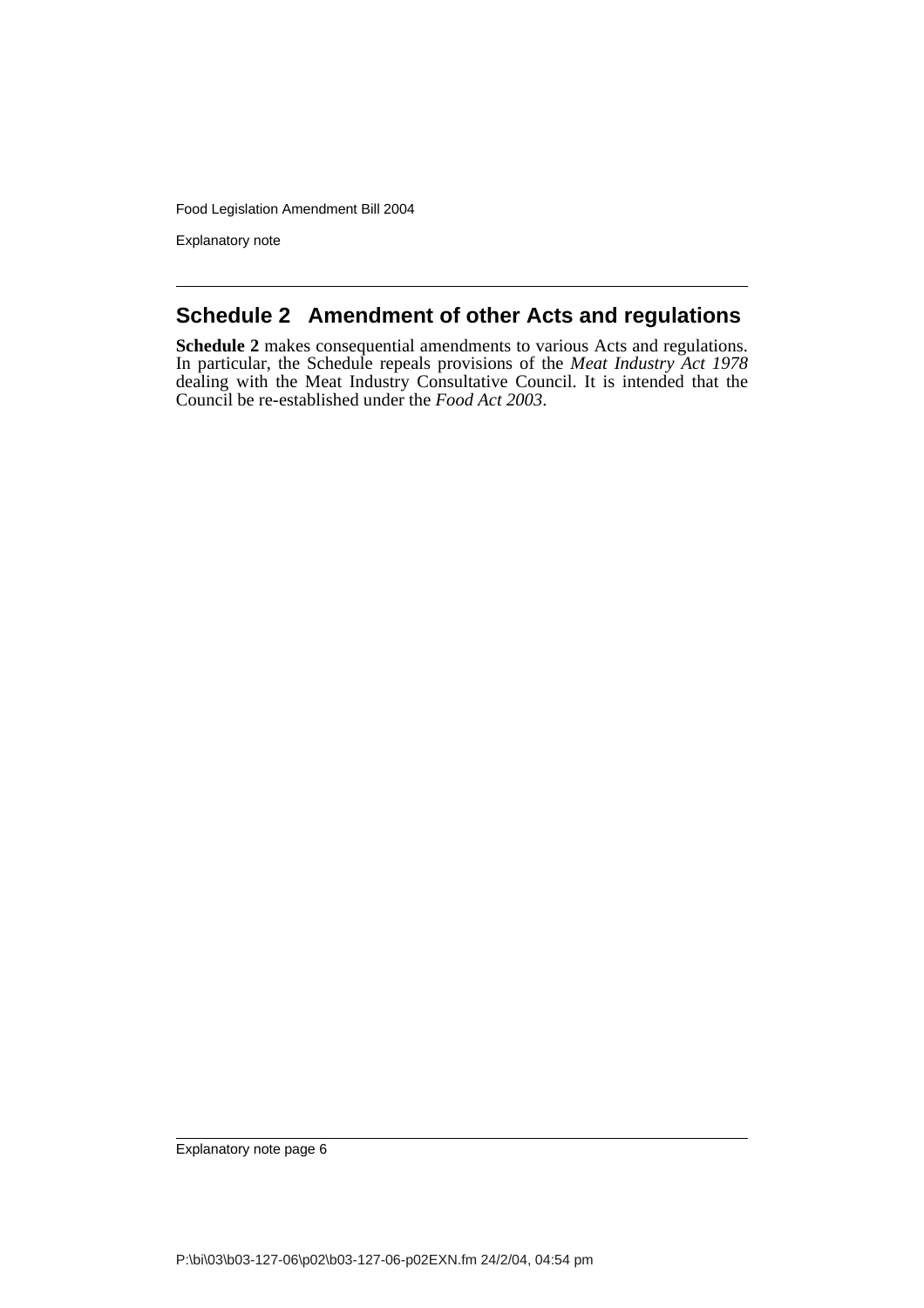First print



New South Wales

# **Food Legislation Amendment Bill 2004**

# **Contents**

|            |                                                    | Page |
|------------|----------------------------------------------------|------|
|            | Name of Act                                        |      |
|            | Commencement                                       |      |
| 3          | Amendment of Food Act 2003 No 43                   | 2    |
| 4          | Amendment of other Acts and regulations            | 2    |
| 5          | Repeal of Food Production (Safety) Act 1998 No 128 |      |
| Schedule 1 | Amendment of Food Act 2003                         | 3    |
|            | Schedule 2 Amendment of other Acts and regulations | 25   |

b03-127-06.p02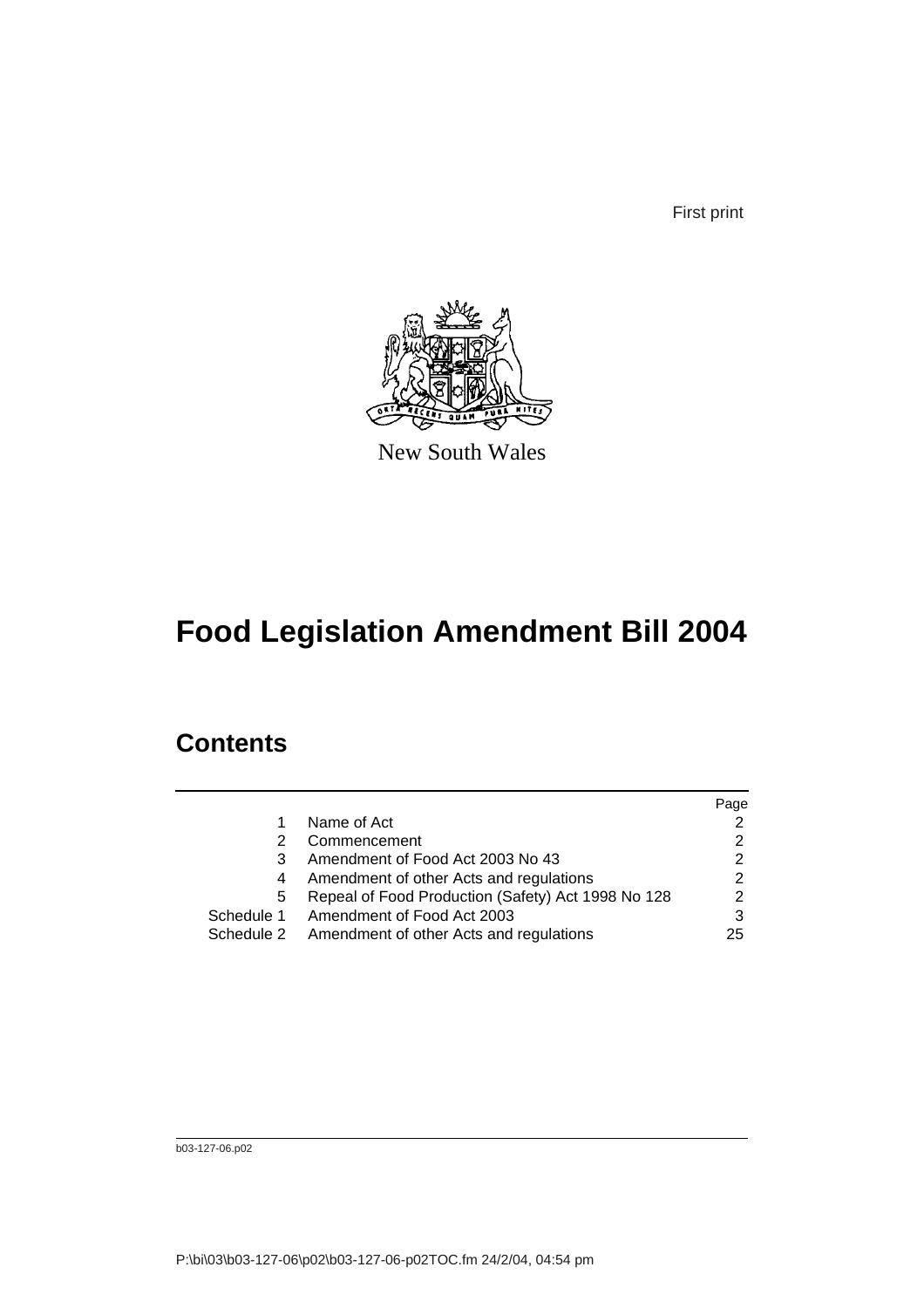**Contents** 

Page

Contents page 2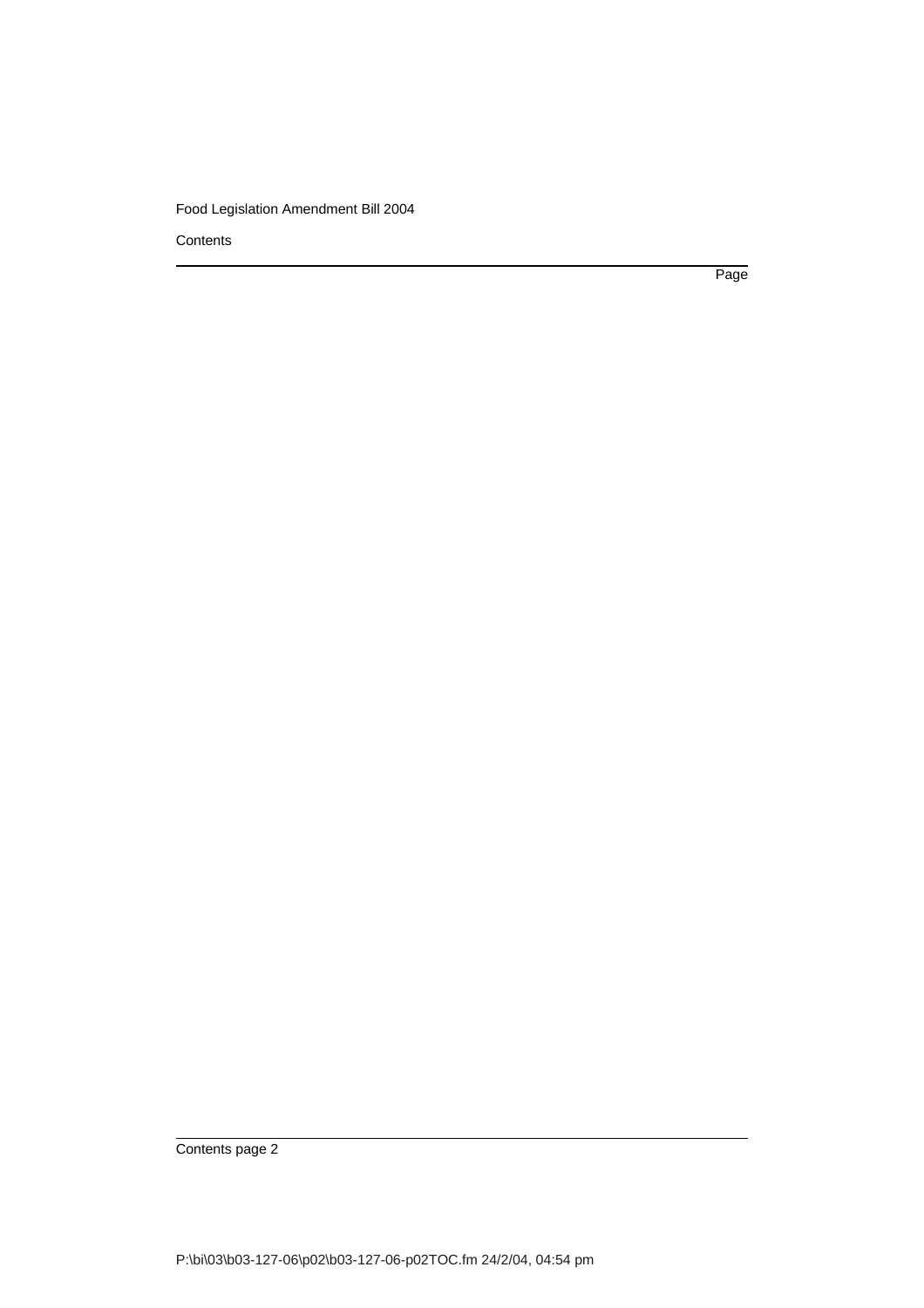

New South Wales

# **Food Legislation Amendment Bill 2004**

No , 2004

### **A Bill for**

An Act to repeal the *Food Production (Safety) Act 1998*, to amend the *Food Act 2003* to establish the NSW Food Authority and to include provision for the regulation of certain matters relating to primary food production, to amend various Acts and regulations consequentially, and for other purposes.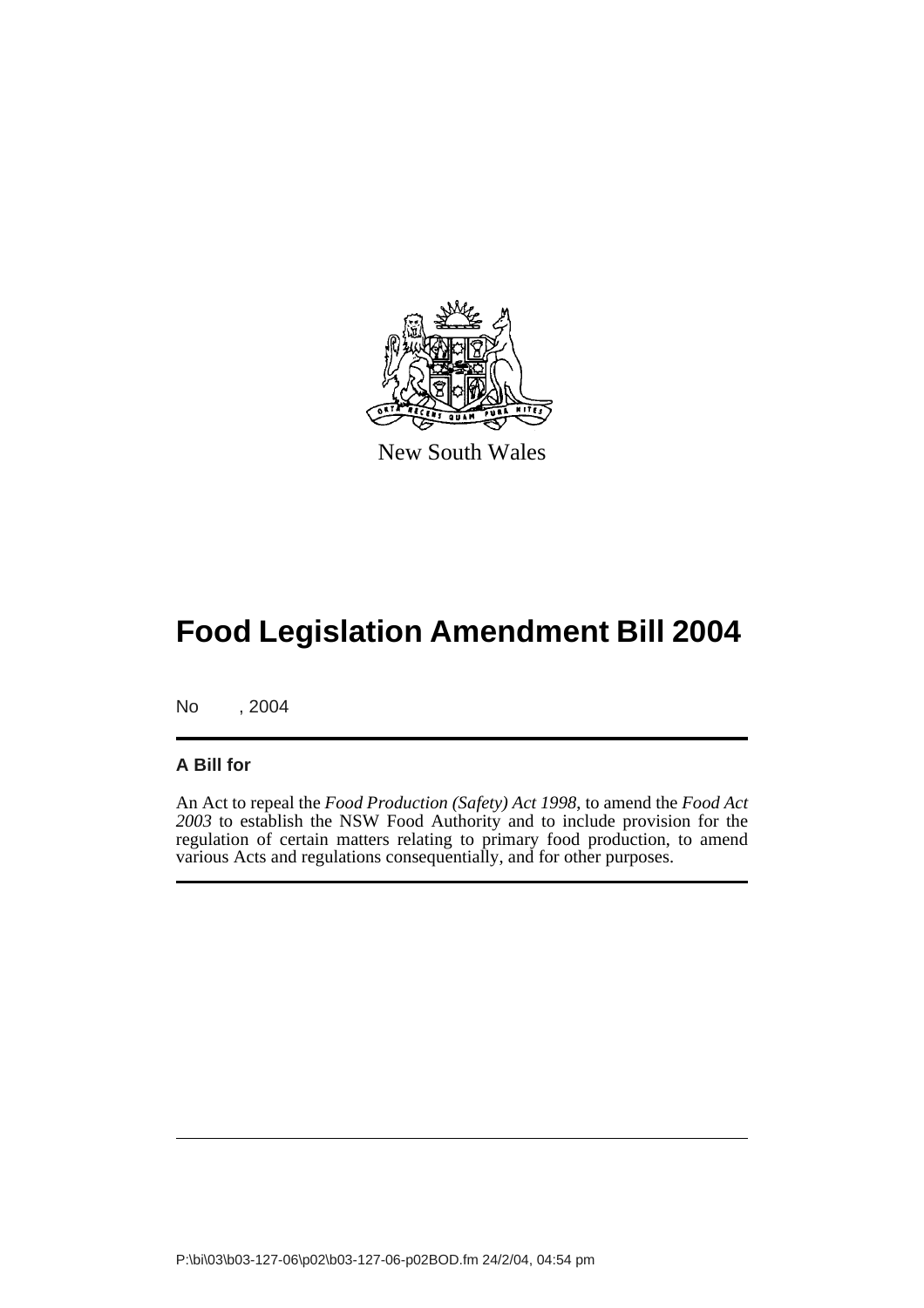|                       | The Legislature of New South Wales enacts:                                                 | 1              |
|-----------------------|--------------------------------------------------------------------------------------------|----------------|
|                       |                                                                                            |                |
| 1                     | <b>Name of Act</b>                                                                         | 2              |
|                       | This Act is the Food Legislation Amendment Act 2004.                                       | 3              |
| $\mathbf{2}^{\prime}$ | <b>Commencement</b>                                                                        | 4              |
|                       | This Act commences on a day or days to be appointed by<br>proclamation.                    | 5<br>6         |
| 3                     | Amendment of Food Act 2003 No 43                                                           | $\overline{7}$ |
|                       | The <i>Food Act 2003</i> is amended as set out in Schedule 1.                              | 8              |
| 4                     | <b>Amendment of other Acts and regulations</b>                                             | 9              |
|                       | Each Act and regulation specified in Schedule 2 is amended as set<br>out in that Schedule. | 10<br>11       |
| 5                     | Repeal of Food Production (Safety) Act 1998 No 128                                         | 12             |
|                       | The Food Production (Safety) Act 1998 is repealed.<br>(1)                                  | 13             |
|                       | Different days may be appointed under section 2 for the<br>(2)                             | 14             |
|                       | commencement of subsection (1) for the purpose of repealing                                | 15<br>16       |
|                       | different provisions of the Food Production (Safety) Act 1998 on<br>different days.        | 17             |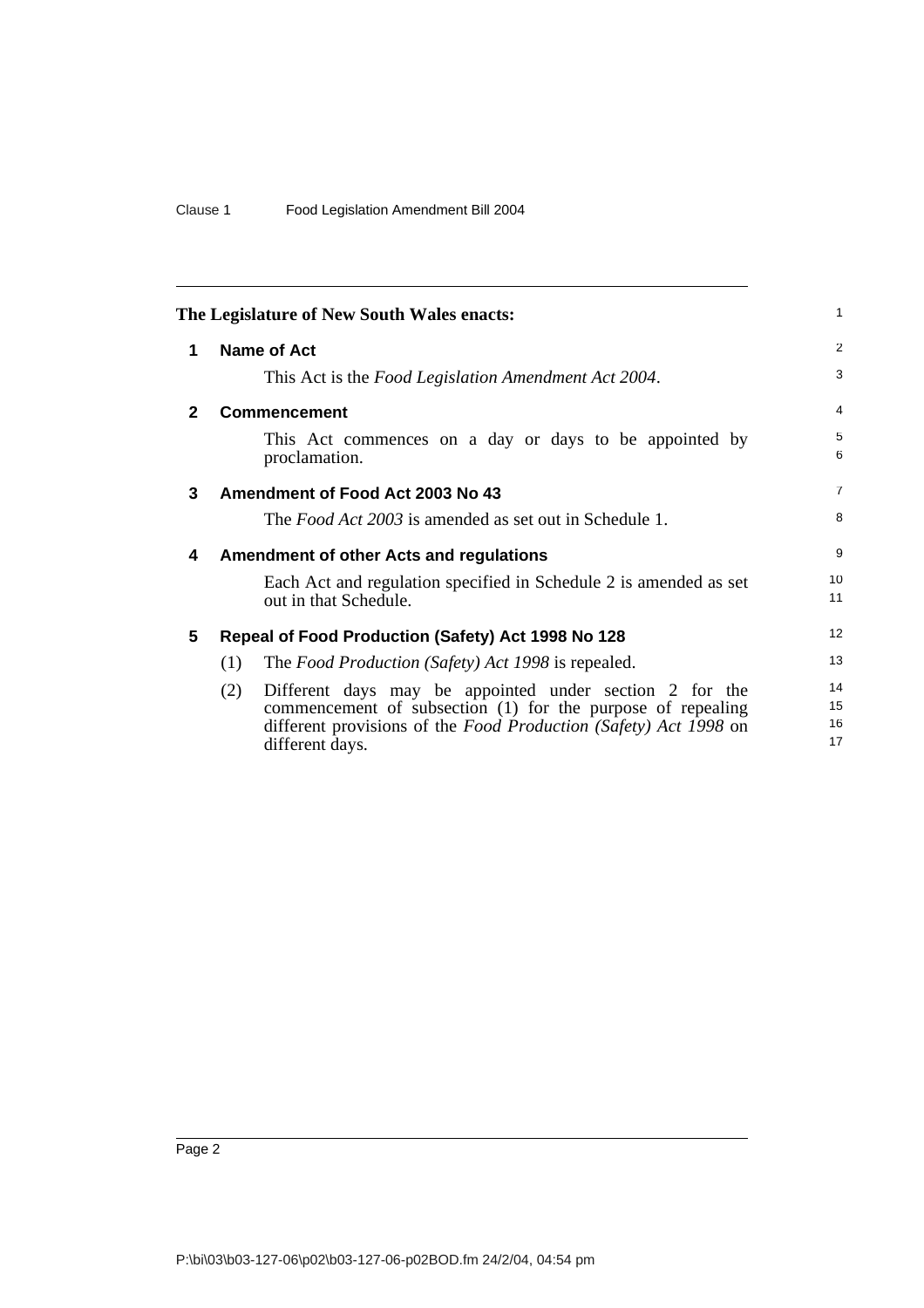Amendment of Food Act 2003 Schedule 1

 $\overline{\phantom{a}}$ 

|       |                  | Schedule 1 Amendment of Food Act 2003<br>(Section 3)                                                                                                                                                  | 1<br>2               |
|-------|------------------|-------------------------------------------------------------------------------------------------------------------------------------------------------------------------------------------------------|----------------------|
| [1]   | The whole Act    |                                                                                                                                                                                                       | 3                    |
|       |                  | Omit "regulatory authority" wherever occurring.                                                                                                                                                       | 4                    |
|       |                  | Insert instead "Food Authority".                                                                                                                                                                      | 5                    |
| [2]   |                  | <b>Section 4 Definitions</b>                                                                                                                                                                          | 6                    |
|       | section $4(1)$ . | Omit the definitions of <i>food safety auditor</i> and <i>regulatory authority</i> from                                                                                                               | $\overline{7}$<br>8  |
| $[3]$ | Section 4 (1)    |                                                                                                                                                                                                       | 9                    |
|       |                  | Insert in alphabetical order:                                                                                                                                                                         | 10                   |
|       |                  | <b>Director-General</b> means the person holding office as the<br>Director-General of the NSW Food Authority under Part 2.2<br>of the Public Sector Employment and Management Act 2002.               | 11<br>12<br>13       |
|       |                  | <b>Food Authority</b> means the NSW Food Authority constituted<br>under Part 9.                                                                                                                       | 14<br>15             |
|       |                  | <i>food safety auditor</i> means a member of staff of the Food<br>Authority authorised under Division 1 of Part 7, or another<br>person approved under that Division, to be a food safety<br>auditor. | 16<br>17<br>18<br>19 |
|       |                  | <i>food safety scheme</i> means a food safety scheme prescribed by<br>the regulations in accordance with Part 8.                                                                                      | 20<br>21             |
|       |                  | <b>New South Wales Dairy Industry Conference means the</b><br>New South Wales Dairy Industry Conference constituted by<br>the Dairy Industry Act 2000.                                                | 22<br>23<br>24       |
|       |                  | <i>private corporation</i> means a corporation within the meaning<br>of the <i>Corporations Act 2001</i> of the Commonwealth.                                                                         | 25<br>26             |
|       |                  | <i>private subsidiary corporation</i> means a private corporation in<br>which either the Food Authority or the New South Wales<br>Dairy Industry Conference has a controlling interest.               | 27<br>28<br>29       |
| [4]   |                  | <b>Section 6 Meaning of "food business"</b>                                                                                                                                                           | 30                   |
|       | production)".    | Omit "(other than a business, enterprise or activity that is primary food                                                                                                                             | 31<br>32             |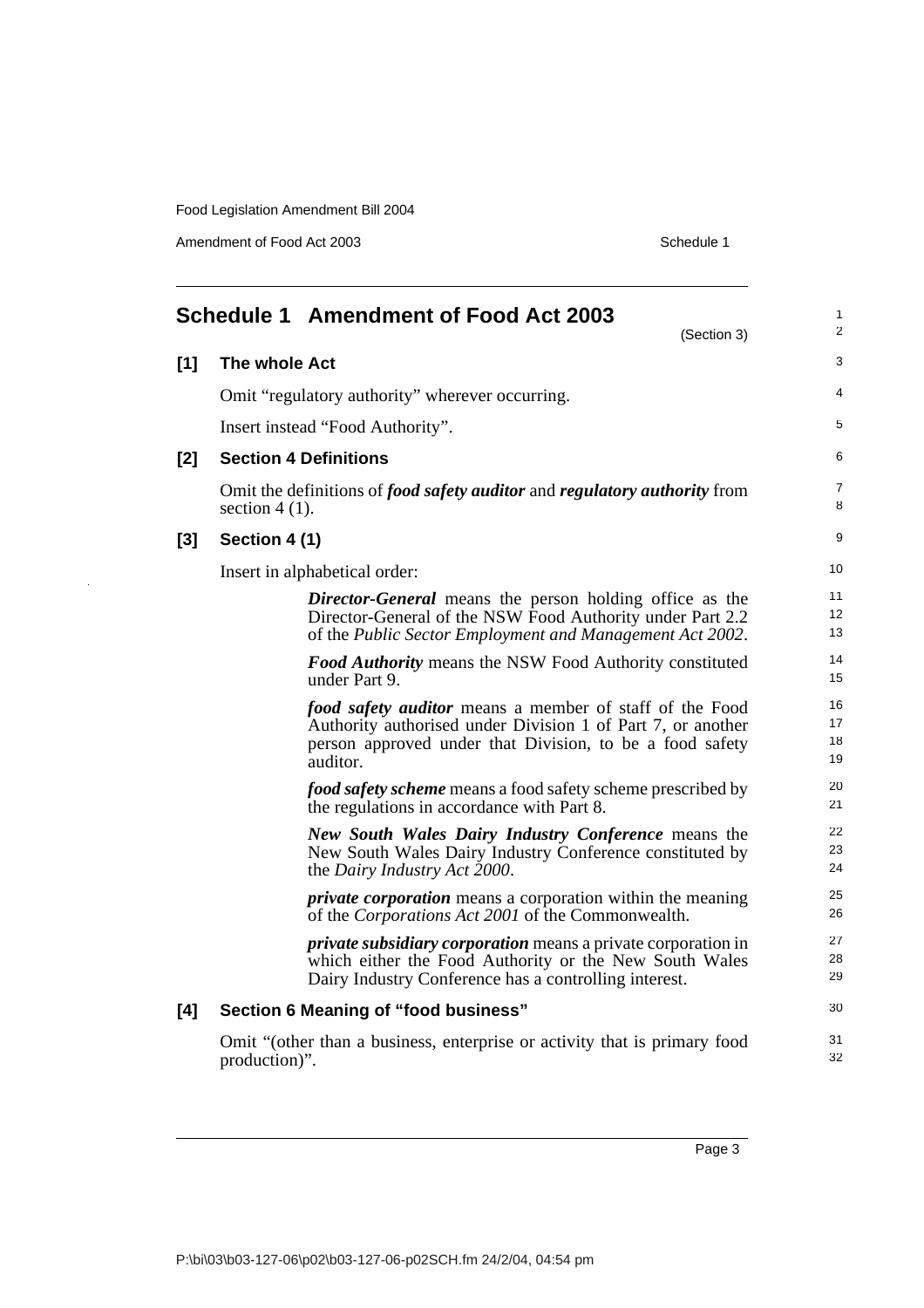| [5]    | Section 10 Application of Act to primary food production                                                                                                                                                                                                                                                                                                  | $\mathbf{1}$                                            |
|--------|-----------------------------------------------------------------------------------------------------------------------------------------------------------------------------------------------------------------------------------------------------------------------------------------------------------------------------------------------------------|---------------------------------------------------------|
|        | Omit the section.                                                                                                                                                                                                                                                                                                                                         | 2                                                       |
| [6]    | <b>Section 21 Compliance with Food Standards Code</b>                                                                                                                                                                                                                                                                                                     | 3                                                       |
|        | Insert after section 21 (4) (and before the penalty provision for the<br>section):                                                                                                                                                                                                                                                                        | 4<br>5                                                  |
|        | This section does not require compliance with a provision of<br>(5)<br>the Food Standards Code in relation to the conduct of a food<br>business that is primary food production unless a food safety<br>scheme provides that the provision applies to the food<br>business or to a class of food businesses that includes the food<br>business concerned. | $6\phantom{1}6$<br>$\overline{7}$<br>8<br>9<br>10<br>11 |
| $[7]$  | Section 24 Defence relating to publication of advertisements                                                                                                                                                                                                                                                                                              | 12                                                      |
|        | Omit "relevant authority" from section 24 (2) (b).                                                                                                                                                                                                                                                                                                        | 13                                                      |
|        | Insert instead "Food Authority".                                                                                                                                                                                                                                                                                                                          | 14                                                      |
| [8]    | Section 57 Unclean or unfit premises, vehicles or equipment                                                                                                                                                                                                                                                                                               | 15                                                      |
|        | Insert "with which the food business is required to comply" after<br>"Standards" in section 57 (b).                                                                                                                                                                                                                                                       | 16<br>17                                                |
| [9]    | Section 57 (d)                                                                                                                                                                                                                                                                                                                                            | 18                                                      |
|        | Omit the paragraph. Insert instead:                                                                                                                                                                                                                                                                                                                       | 19                                                      |
|        | any provision of the Food Standards Code with which a<br>(d)<br>food business is required to comply is being<br>contravened in relation to the handling of food intended<br>for sale on any premises, or in any food transport<br>vehicle, used by the food business in connection with<br>the handling of food intended for sale,                        | 20<br>21<br>22<br>23<br>24<br>25                        |
| $[10]$ | <b>Section 60 Prohibition order</b>                                                                                                                                                                                                                                                                                                                       | 26                                                      |
|        | Omit "If a" from section 60 (1). Insert instead "If the".                                                                                                                                                                                                                                                                                                 | 27                                                      |
| $[11]$ | Section 60 (4)                                                                                                                                                                                                                                                                                                                                            | 28                                                      |
|        | Omit "regulatory authority's". Insert instead "Food Authority's".                                                                                                                                                                                                                                                                                         | 29                                                      |

 $\bar{z}$ 

 $\bar{z}$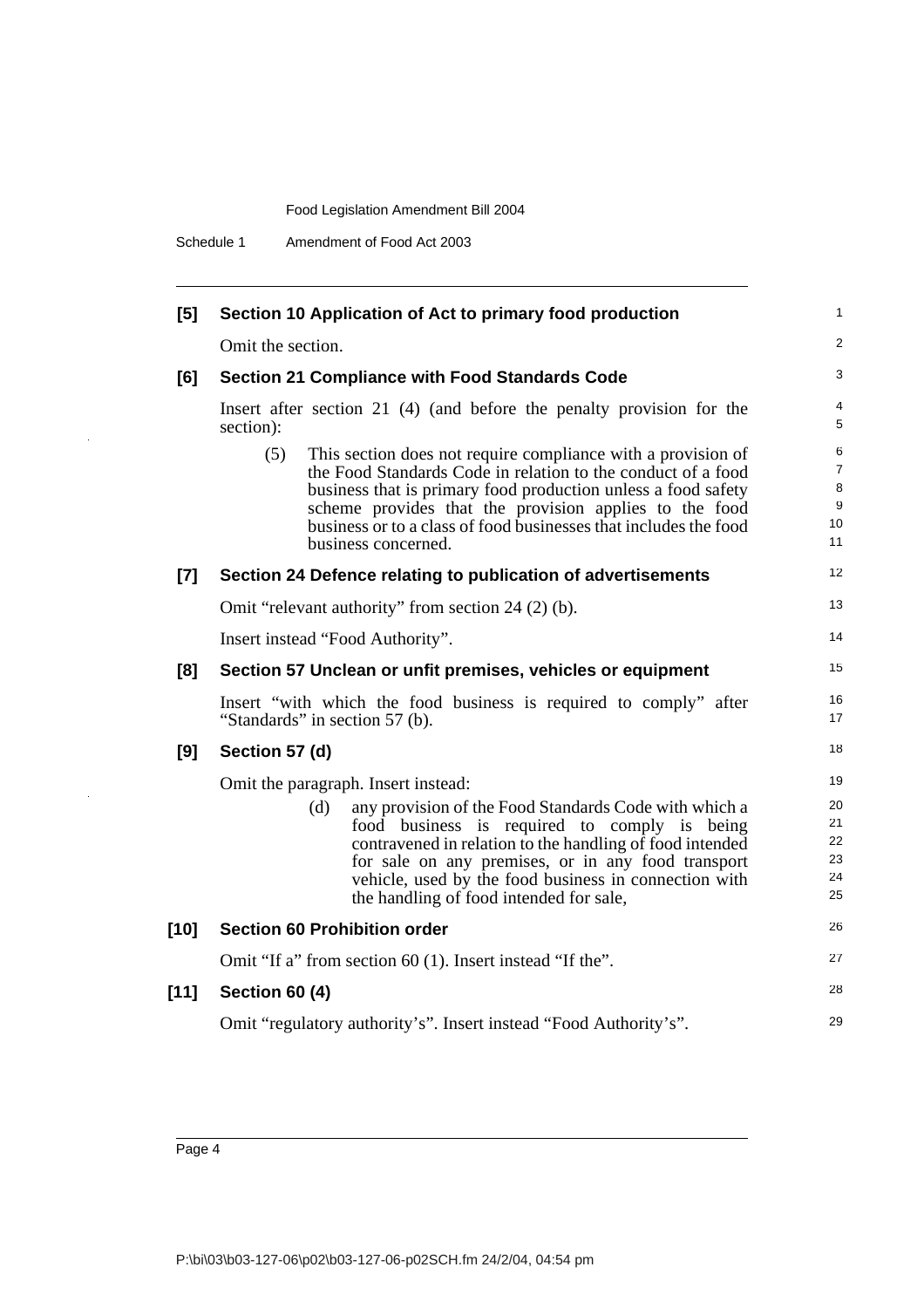Amendment of Food Act 2003 Schedule 1

| $[12]$ |        | <b>Section 66A</b> |                                                                                                                                                                                                                                                                                                                    | 1                          |
|--------|--------|--------------------|--------------------------------------------------------------------------------------------------------------------------------------------------------------------------------------------------------------------------------------------------------------------------------------------------------------------|----------------------------|
|        |        |                    | Insert before section 67:                                                                                                                                                                                                                                                                                          | 2                          |
|        | 66A    |                    | <b>Application of Division</b>                                                                                                                                                                                                                                                                                     | 3                          |
|        |        |                    | This Division applies only to the taking of samples by an<br>authorised officer in the exercise of powers under Part 4.                                                                                                                                                                                            | 4<br>5                     |
| $[13]$ |        |                    | <b>Section 73 Compliance with Food Standards Code</b>                                                                                                                                                                                                                                                              | 6                          |
|        |        |                    | Omit "A person".                                                                                                                                                                                                                                                                                                   | 7                          |
|        |        |                    | Insert instead "Except as provided by the regulations, a person".                                                                                                                                                                                                                                                  | 8                          |
| $[14]$ |        |                    | Section 87 Approval of food safety auditors                                                                                                                                                                                                                                                                        | 9                          |
|        |        |                    | Omit "approve a natural person" from section 87 (1).                                                                                                                                                                                                                                                               | 10                         |
|        |        |                    | Insert instead "authorise a person who is a member of staff of the Food<br>Authority, or approve any other natural person,".                                                                                                                                                                                       | 11<br>12                   |
| $[15]$ |        |                    | Section 92 Food safety programs and auditing requirements                                                                                                                                                                                                                                                          | 13                         |
|        |        |                    | Omit the section.                                                                                                                                                                                                                                                                                                  | 14                         |
| $[16]$ |        |                    | Part 8, heading                                                                                                                                                                                                                                                                                                    | 15                         |
|        |        |                    | Omit the heading. Insert instead:                                                                                                                                                                                                                                                                                  | 16                         |
|        | Part 8 |                    | <b>Regulation of food businesses</b>                                                                                                                                                                                                                                                                               | 17                         |
| $[17]$ |        |                    | Section 100 Notification of conduct of food businesses                                                                                                                                                                                                                                                             | 18                         |
|        |        |                    | Omit "1,200 penalty units".                                                                                                                                                                                                                                                                                        | 19                         |
|        |        |                    | Insert instead "2,500 penalty units".                                                                                                                                                                                                                                                                              | 20                         |
| $[18]$ |        |                    | <b>Section 100 (2)</b>                                                                                                                                                                                                                                                                                             | 21                         |
|        |        |                    | Insert at the end of section 100:                                                                                                                                                                                                                                                                                  | 22                         |
|        |        | (2)                | Subsection (1) does not require the giving of a notice in<br>relation to the conduct of a food business that is primary food<br>production unless a food safety scheme provides that<br>subsection (1) applies to the food business or to a class of food<br>businesses that includes the food business concerned. | 23<br>24<br>25<br>26<br>27 |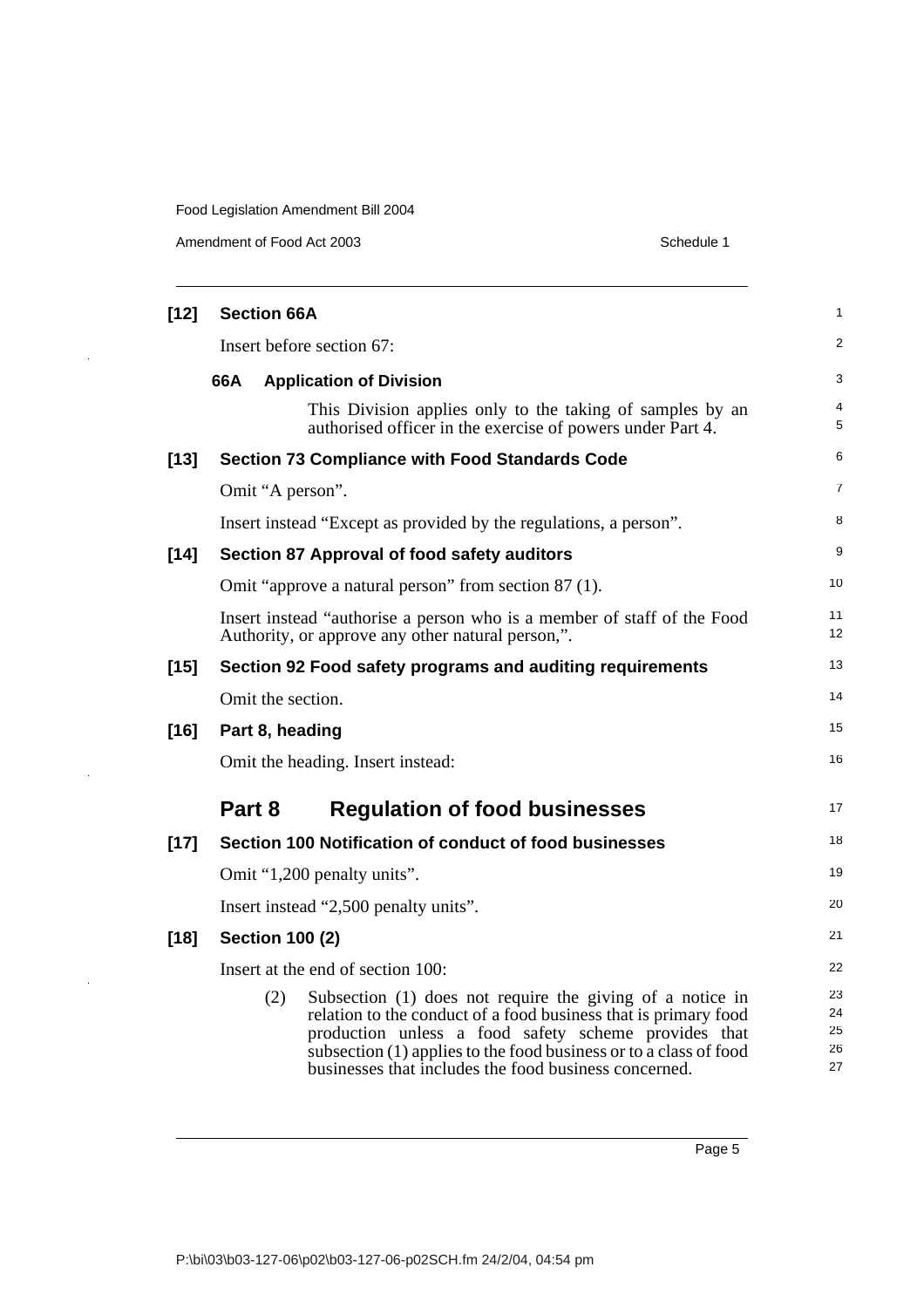Schedule 1 Amendment of Food Act 2003

| $[19]$ |     |                 |                         | Section 101 Exemption in relation to notification of information                                                                                                                                                     | $\mathbf{1}$         |
|--------|-----|-----------------|-------------------------|----------------------------------------------------------------------------------------------------------------------------------------------------------------------------------------------------------------------|----------------------|
|        |     |                 |                         | Omit "registered" from section 101 (b).                                                                                                                                                                              | 2                    |
|        |     | authorisation". |                         | Insert instead "the subject of a licence or some other form of                                                                                                                                                       | 3<br>$\overline{4}$  |
| $[20]$ |     |                 | <b>Sections 102-106</b> |                                                                                                                                                                                                                      | 5                    |
|        |     |                 |                         | Omit sections 102–107. Insert instead:                                                                                                                                                                               | 6                    |
|        | 102 |                 |                         | Regulations relating to establishment of food safety schemes                                                                                                                                                         | $\overline{7}$       |
|        |     | (1)             |                         | The regulations may prescribe food safety schemes in relation<br>to a type, class or description of food, food business or<br>activity carried out in respect of food.                                               | 8<br>9<br>10         |
|        |     | (2)             |                         | In particular, the regulations prescribing a food safety scheme<br>may make provision for or with respect to the following:                                                                                          | 11<br>12             |
|        |     |                 | (a)                     | regulating the handling or sale of food,                                                                                                                                                                             | 13                   |
|        |     |                 | (b)                     | prohibiting activities in relation to the handling or sale<br>of food.                                                                                                                                               | 14<br>15             |
|        |     |                 | (c)                     | without limiting the generality of paragraphs (a) and<br>(b), regulating the temperatures at which food must be<br>kept,                                                                                             | 16<br>17<br>18       |
|        |     |                 | (d)                     | the classification, marking or other identification of<br>food.                                                                                                                                                      | 19<br>20             |
|        |     |                 | (e)                     | requiring the licensing of activities in relation to the<br>handling or sale of food,                                                                                                                                | 21<br>22             |
|        |     |                 | (f)                     | requiring the licensing of any person, business,<br>premises, vehicle or equipment in relation to the<br>handling or sale of food,                                                                                   | 23<br>24<br>25       |
|        |     |                 | (g)                     | the imposition of conditions on licences,                                                                                                                                                                            | 26                   |
|        |     |                 | (h)                     | the suspension or cancellation of licences,                                                                                                                                                                          | 27                   |
|        |     |                 | (i)                     | appeals from, or reviews of, decisions made under the<br>regulations in relation to licences or applications for the<br>granting of licences,                                                                        | 28<br>29<br>30       |
|        |     |                 | (j)                     | the<br>preparation,<br>requiring<br>implementation,<br>maintenance and monitoring of food safety programs<br>for food businesses to ensure that the provisions of this<br>Act and the regulations are complied with, | 31<br>32<br>33<br>34 |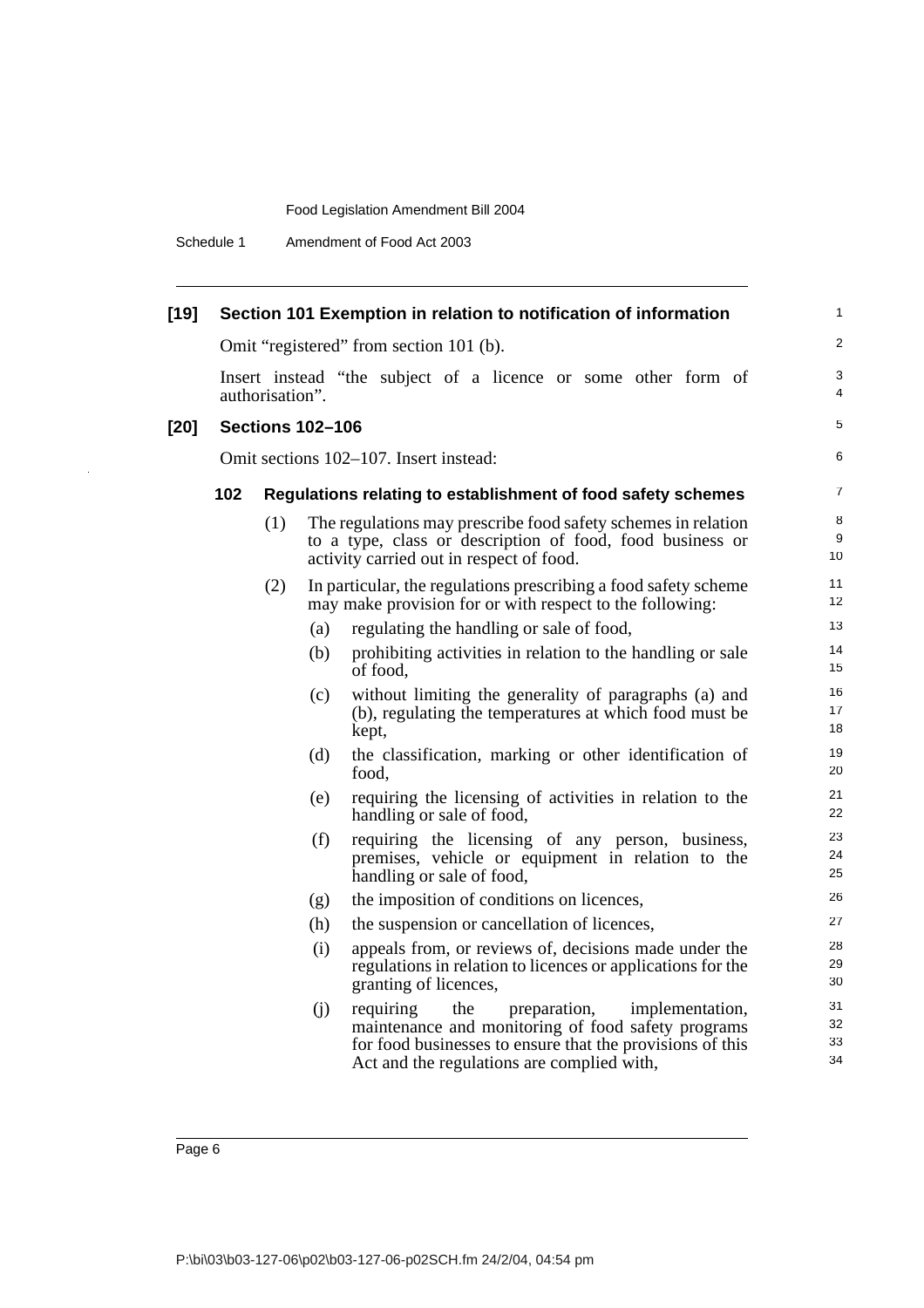Amendment of Food Act 2003 Schedule 1

| (k) | the certification and auditing of programs referred to in<br>paragraph (j),                                                                                                                                                                         | $\mathbf{1}$<br>$\overline{2}$                      |
|-----|-----------------------------------------------------------------------------------------------------------------------------------------------------------------------------------------------------------------------------------------------------|-----------------------------------------------------|
| (1) | the manner of taking samples for the purposes of a food<br>safety scheme,                                                                                                                                                                           | 3<br>$\overline{4}$                                 |
| (m) | the methods of analysis to be observed when carrying<br>out analyses for the purposes of a food safety scheme,                                                                                                                                      | 5<br>6                                              |
| (n) | establishing committees or other bodies with specified<br>functions relating to the monitoring of a food safety<br>at a local level and the making of<br>scheme<br>recommendations on the operation of a food safety<br>scheme at that local level, | $\overline{7}$<br>8<br>$\boldsymbol{9}$<br>10<br>11 |
| (0) | providing for the funding of those committees or bodies<br>by the Food Authority and the accounting by those<br>committees or bodies of any money received from the<br>Food Authority,                                                              | 12<br>13<br>14<br>15                                |
| (p) | the assessment of risks associated with the handling or<br>sale of different types, classes or descriptions of food or<br>the carrying out of different activities relating to food as<br>part of the same business operation,                      | 16<br>17<br>18<br>19                                |
| (q) | requiring the preparation of plans in the event of the<br>need for a recall of any food,                                                                                                                                                            | 20<br>21                                            |
| (r) | requiring persons involved in the handling or sale of<br>food to possess specified qualifications,<br>skills,<br>knowledge or expertise,                                                                                                            | 22<br>23<br>24                                      |
| (s) | designating the persons who are to be responsible for<br>compliance with the obligations imposed by the<br>regulations,                                                                                                                             | 25<br>26<br>27                                      |

- (t) requiring the giving of information, returns or notices to an enforcement agency,
- (u) requiring the collection of licence fees and charges on behalf of an enforcement agency and the remission of any such fees or charges to the enforcement agency,
- (v) the deduction of licence fees and other charges owed to an enforcement agency from amounts otherwise payable to the person liable for the fees or charges,
- (w) the liability of persons with respect to amounts for licence fees or other charges collected on behalf of an enforcement agency,

Page 7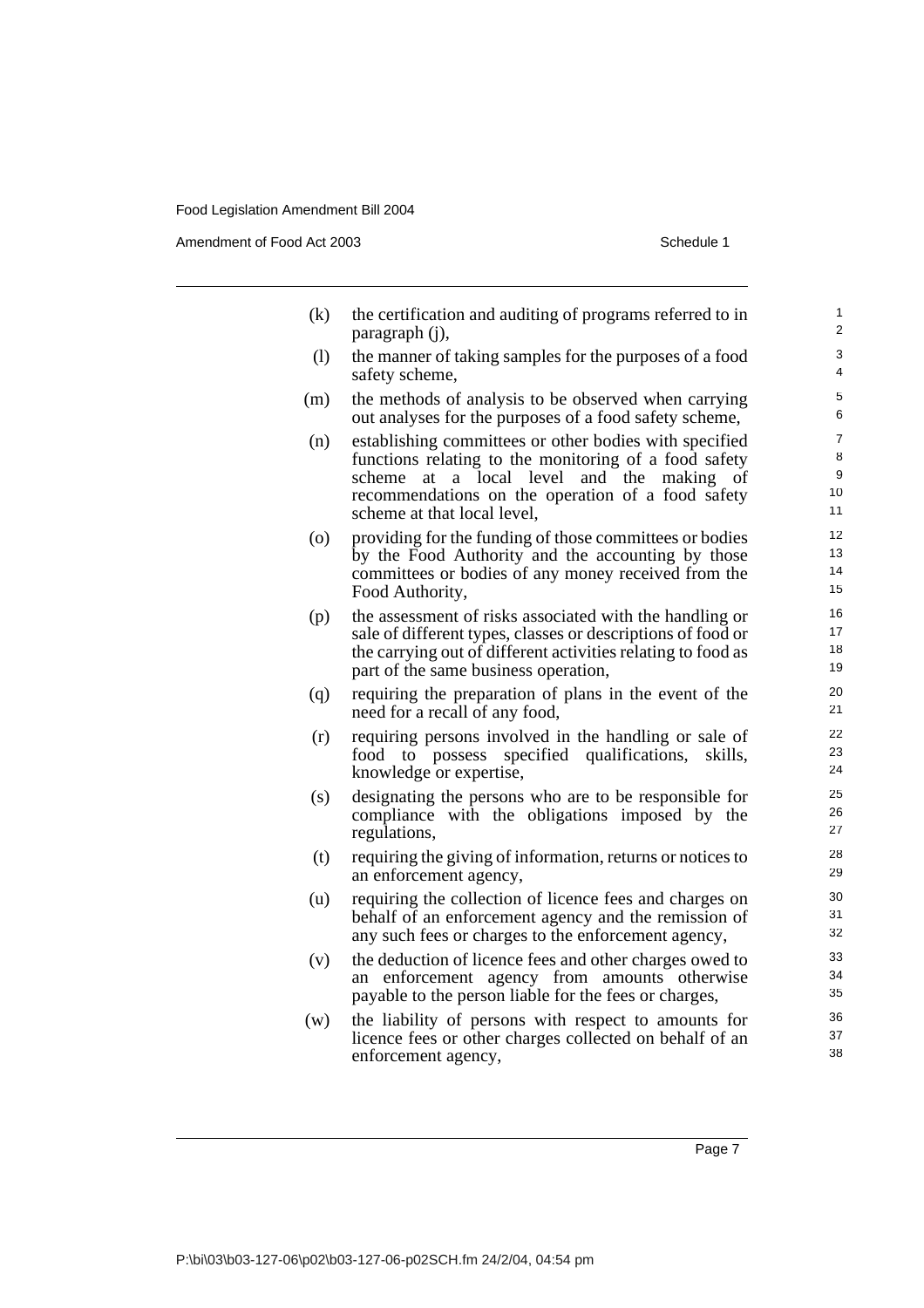| (x) | authorising the imposition of a levy under section 117C<br>and providing for the amount of the levy, or the basis on<br>which it is to be calculated, and for its recovery,        |
|-----|------------------------------------------------------------------------------------------------------------------------------------------------------------------------------------|
| (y) | establishing a method of consultation with the relevant<br>industry or sector of industry for the purposes of the<br>ongoing review of the operation of the food safety<br>scheme, |

- (z) establishing consultative bodies for the purposes of paragraph (y) and providing for the membership and procedure of those bodies (including providing, where appropriate, for consumer representation on those bodies),
- (aa) enabling an enforcement agency to undertake functions relating to the education and training of persons in safe food practices in respect of the type, class or description of food, food business or activity to which the food safety scheme relates,
- (ab) without limiting paragraph (d), requiring the branding of sheep meat to identify whether it is lamb or hogget, regardless of whether the purpose of the requirement relates to the safety of meat for human consumption.
- (3) Without limiting subsection (2) (g), the regulations may permit the imposition of conditions of the following kinds on licences issued under a food safety scheme:
	- (a) a condition prohibiting the passing on of costs related to licences, or other fees charged under this Act, to another person subject to licence or other fees under this Act,
	- (b) a condition requiring a person licensed under this Act to collect, on behalf of the relevant enforcement agency, licence fees or other charges payable by another person under this Act and to remit those fees or charges to the enforcement agency.
- (4) For the purpose of preventing risks to the safety of food for human consumption, the regulations establishing a food safety scheme may extend to anything that is intended as food for animal consumption, or the carrying on of a business or any activity involving the handling or sale of anything that is intended as food for animal consumption.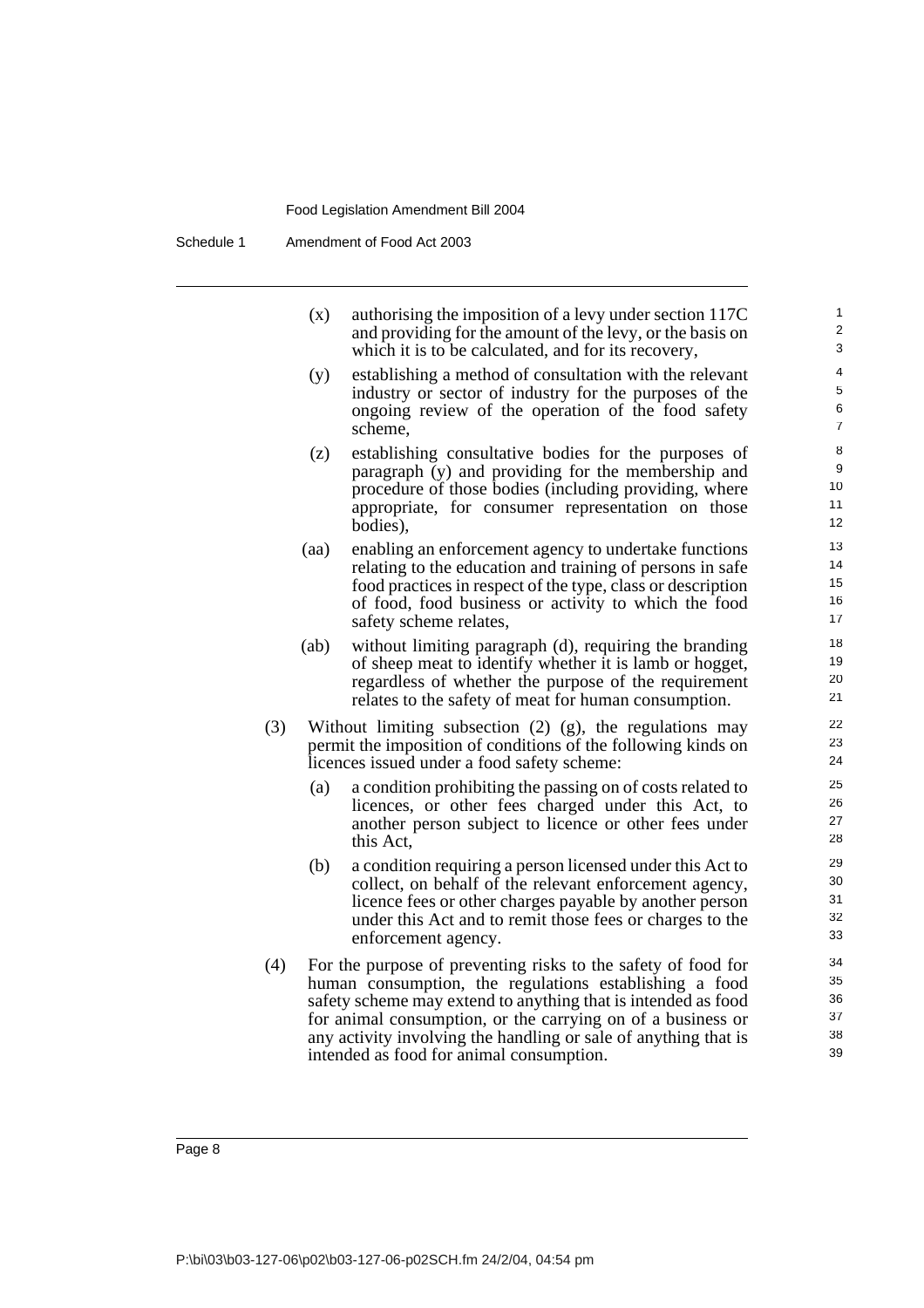Amendment of Food Act 2003 Schedule 1

| (5)  |                                                                                                                                                                                                                                                         | It is to be presumed, in the absence of evidence to the<br>contrary, that a regulation relating to anything that is intended<br>as food for animal consumption was made for the purpose<br>referred to in subsection (4).           | $\mathbf{1}$<br>$\overline{2}$<br>3<br>$\overline{4}$ |
|------|---------------------------------------------------------------------------------------------------------------------------------------------------------------------------------------------------------------------------------------------------------|-------------------------------------------------------------------------------------------------------------------------------------------------------------------------------------------------------------------------------------|-------------------------------------------------------|
| (6)  | The regulations may provide for an application to be made to<br>the Administrative Decisions Tribunal by a person for a<br>review of a decision made under the regulations in relation to<br>a licence or an application for the granting of a licence. |                                                                                                                                                                                                                                     |                                                       |
| (7)  | A regulation referred to in subsection (6) may be made only<br>with the concurrence of the Minister administering the<br>Administrative Decisions Tribunal Act 1997.                                                                                    |                                                                                                                                                                                                                                     |                                                       |
| (8)  |                                                                                                                                                                                                                                                         | A regulation establishing a food safety scheme in relation to a<br>type, class or description of food, food business or activity<br>carried out in respect of food does not take effect unless:                                     | 12<br>13<br>14                                        |
|      | (a)                                                                                                                                                                                                                                                     | the last day for giving notice of motion for a resolution<br>to disallow the regulation in either House of Parliament<br>has passed and no notice has been given in either<br>House, or                                             | 15<br>16<br>17<br>18                                  |
|      | (b)                                                                                                                                                                                                                                                     | if notice of motion for a resolution to disallow the<br>regulation has been given in either House<br>of<br>Parliament, the notice has lapsed or has been withdrawn<br>or the motion has lapsed, been withdrawn or been<br>defeated. | 19<br>20<br>21<br>22<br>23                            |
| (9)  |                                                                                                                                                                                                                                                         | If the circumstances described in subsection $(8)$ $(a)$ or $(b)$<br>apply to a regulation referred to in that subsection, the day on<br>which the regulation takes effect is:                                                      | 24<br>25<br>26                                        |
|      | (a)                                                                                                                                                                                                                                                     | the day after the day referred to in subsection $(8)$ (a) or<br>the day after the lapsing, withdrawal or defeat referred<br>to in subsection $(8)$ (b), as the case requires, or                                                    | 27<br>28<br>29                                        |
|      | (b)                                                                                                                                                                                                                                                     | if a later day is specified in the regulation for that<br>purpose, the later day so specified.                                                                                                                                      | 30<br>31                                              |
| (10) |                                                                                                                                                                                                                                                         | Sections 39 (1) (b) and (2A) and 41 (2), (4), (5) and (7) of the<br><i>Interpretation Act 1987</i> do not apply to a regulation referred<br>to in subsection $(8)$ .                                                                | 32<br>33<br>34                                        |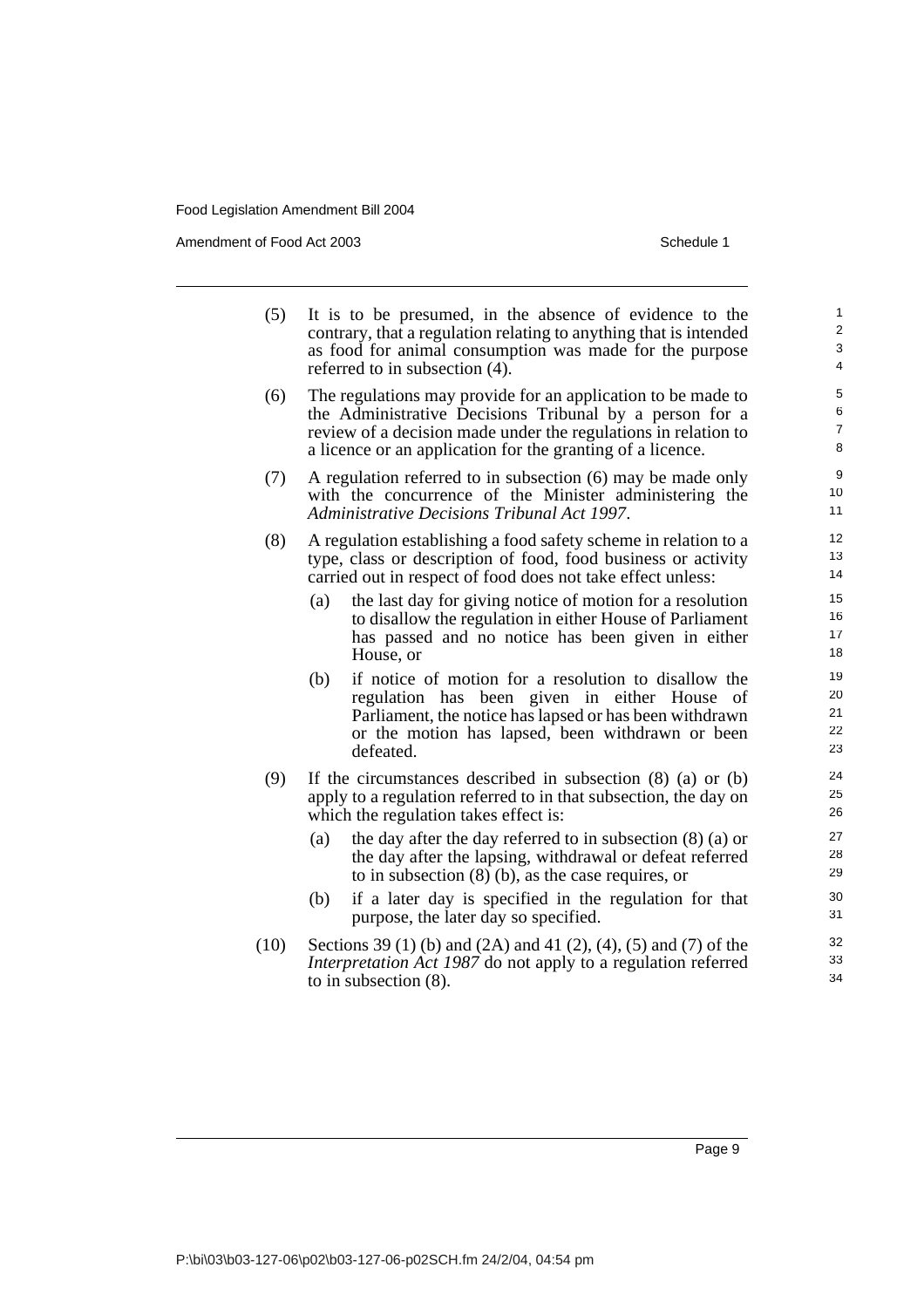Schedule 1 Amendment of Food Act 2003

#### **103 Consultation to be undertaken on regulations establishing food safety schemes**

(1) The Minister is to ensure that consultation with the relevant industry or sector of industry is undertaken before the making of any regulation that establishes a food safety scheme.

- (2) The provisions of section 5 (Regulatory impact statements) of the *Subordinate Legislation Act 1989* apply to a regulation that establishes a food safety scheme in the same way as they apply to a principal statutory rule (within the meaning of that Act).
- (3) In addition to any matters that are required to be included in a regulatory impact statement under the *Subordinate Legislation Act 1989*, the following matters are to be included in such a statement prepared in relation to a proposed regulation establishing a food safety scheme:
	- (a) an assessment of food safety risks in the industry or sector of industry to which the food safety scheme relates in accordance with national and international standards for risk assessment,
	- (b) a statement of whether the food safety scheme is based on national standards or supplements national standards, and for those standards imposed by the food safety scheme that are not national standards, an explanation of why those standards are required,
	- (c) an explanation as to whether the food safety scheme is performance-based or prescriptive, or a combination of both, and the rationale for the approach adopted taking into account the assessed food safety risks in the relevant industry or sector of industry and the capacity of the people involved in that industry or sector of industry to deal adequately with those risks,
	- (d) an explanation of the scope of the food safety scheme, including the persons who have responsibilities under the scheme,
	- (e) an explanation of any agreements involving the Food Authority and other government agencies as to the regulation of the food, food business or activity carried out in respect of food to which the food safety scheme relates,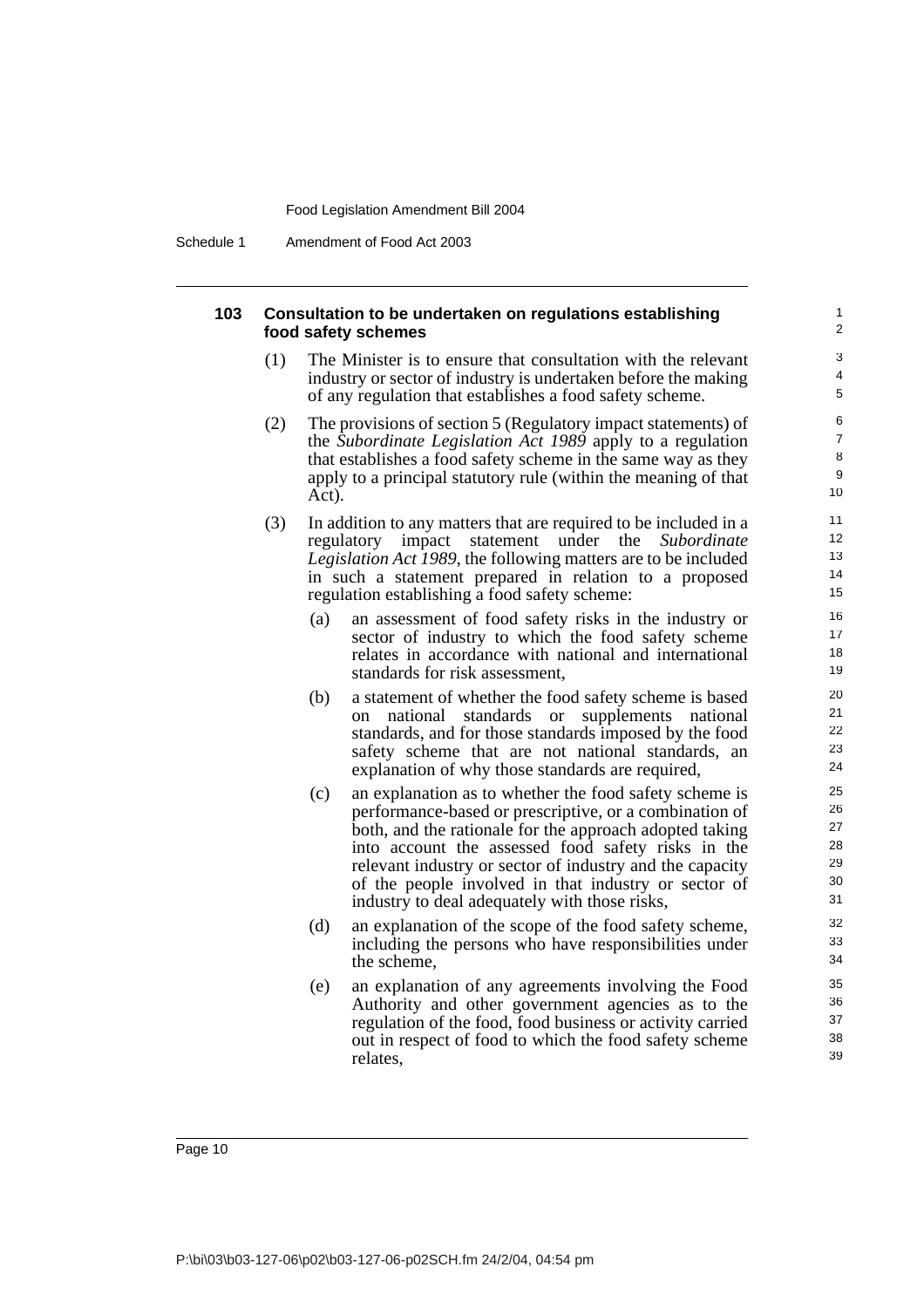Amendment of Food Act 2003 **Schedule 1** and the state of the Schedule 1

- (f) if a food safety scheme includes a licensing scheme, an explanation of why the licensing scheme is necessary to ensure the safety of food,
- (g) an assessment of any quality assurance scheme operating in the industry or sector of industry to which the food safety scheme relates, including an assessment of the extent to which the scheme satisfies the requirements of any relevant national standard.
- (4) Consultation is taken to have been undertaken on a food safety scheme for the purposes of subsection (1) if notice of the proposed regulation establishing the food safety scheme has been published in accordance with section 5 (2) (a) of the *Subordinate Legislation Act 1989*, consultation on the regulation has taken place in accordance with section 5 (2) (b) of that Act and comments and submissions received have been appropriately considered in accordance with section 5  $(2)$  (c) of that Act.

#### **104 Offences relating to food safety schemes**

(1) A person who handles or sells food in a manner that contravenes a provision of a food safety scheme is guilty of an offence.

Maximum penalty: 500 penalty units in the case of an individual and 2,500 penalty units in the case of a corporation.

(2) A person who carries on any food business or activity for which a licence is required by the regulations is guilty of an offence unless the person is the holder of such a licence.

Maximum penalty: 500 penalty units in the case of an individual and 2,500 penalty units in the case of a corporation.

(3) The holder of a licence granted under the regulations who contravenes or fails to comply with a condition of the licence is guilty of an offence.

Maximum penalty: 500 penalty units in the case of an individual and 2,500 penalty units in the case of a corporation.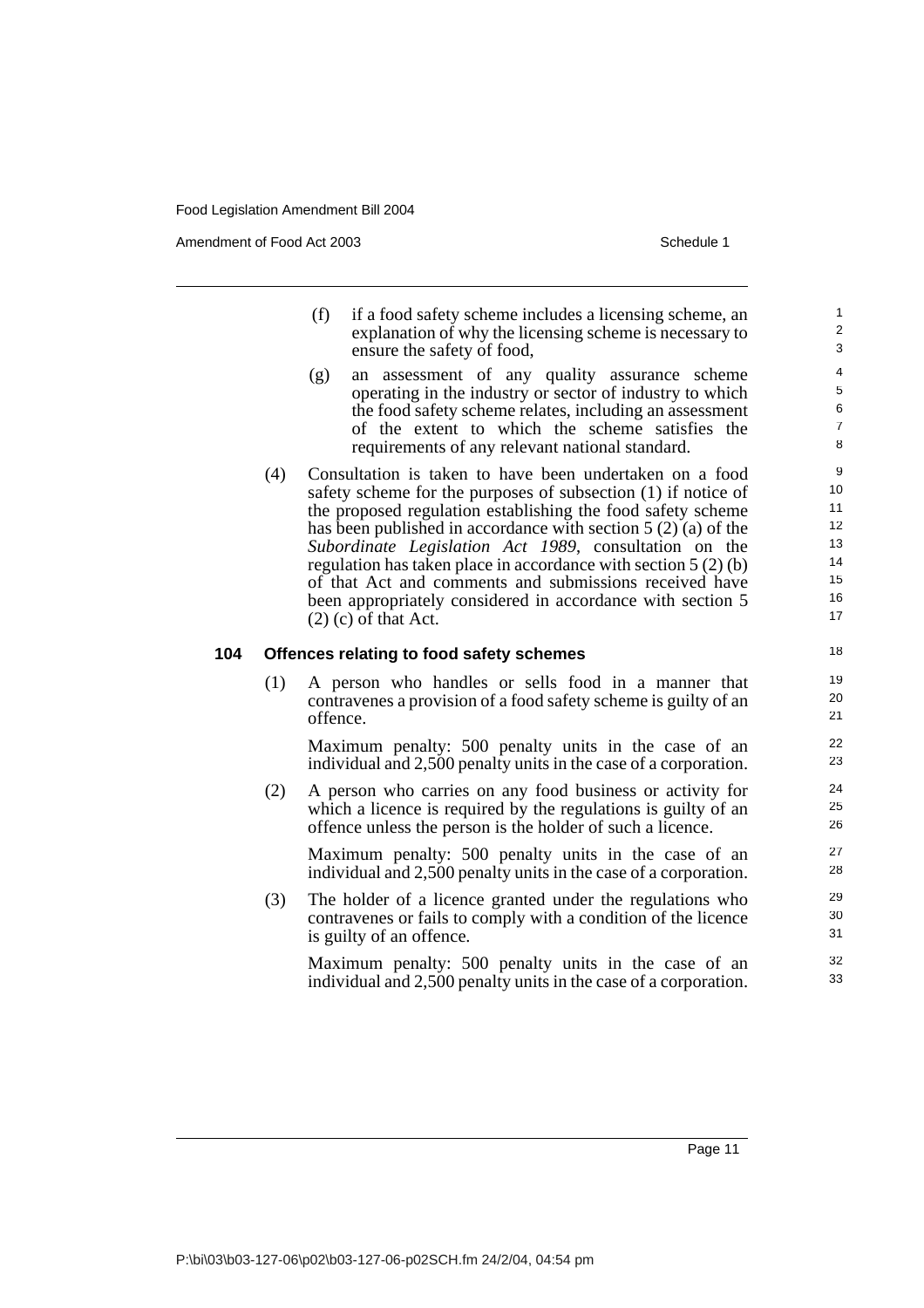Schedule 1 Amendment of Food Act 2003

(4) The proprietor of a food business must ensure that any requirement imposed by a food safety scheme in relation to the preparation, implementation, maintenance, monitoring, certification or auditing of a food safety program for the food business is complied with.

Maximum penalty: 500 penalty units in the case of an individual and 2,500 penalty units in the case of a corporation.

(5) The proprietor of a food business must ensure that any food safety program required to be prepared by a food safety scheme in relation to the food business is audited at least as frequently as is determined under section 93 (1), or as redetermined under section 96, in relation to the food business.

Maximum penalty: 500 penalty units in the case of an individual and 2,500 penalty units in the case of a corporation.

### **105 Industry consultation**

- (1) The Food Authority is to ensure that consultation on the following matters is undertaken with the relevant industry or sector of industry to which a food safety scheme relates and that such consultation is undertaken in accordance with the provisions of the food safety scheme:
	- (a) the continuing operation of a food safety scheme,
	- (b) any proposed amendment of a food safety scheme.
- (2) The Minister may confer additional functions on any consultative body established by a food safety scheme relating to any or all of the following:
	- (a) the provision of advice to the Minister on matters relating to the relevant sector of industry the subject of the scheme,
	- (b) assisting in achieving industry support for the implementation of the scheme,
	- (c) assisting in promoting the safe handling of the types of food covered by the scheme.

P:\bi\03\b03-127-06\p02\b03-127-06-p02SCH.fm 24/2/04, 04:54 pm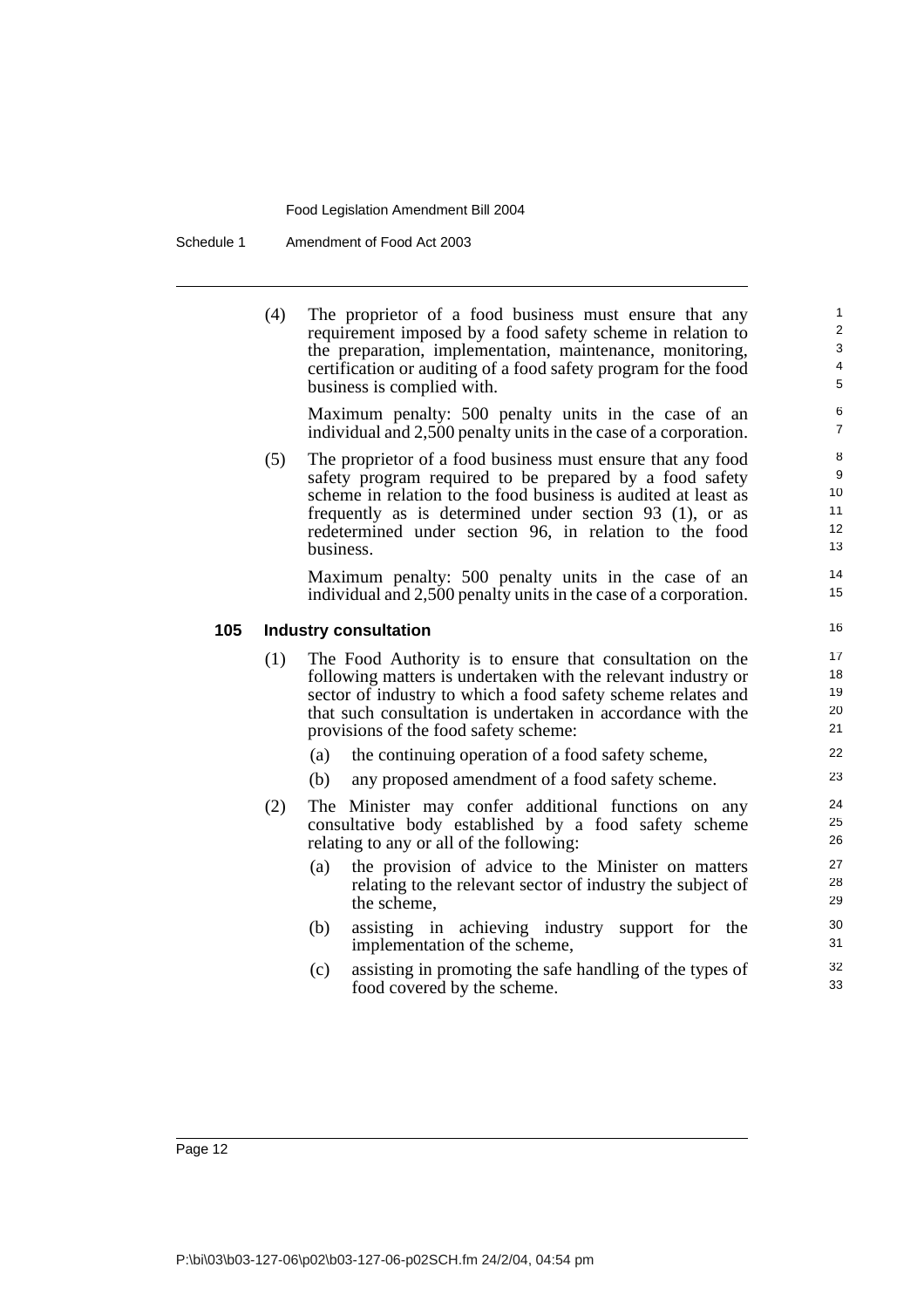Amendment of Food Act 2003 Schedule 1

 $\ddot{\phantom{a}}$ 

|        | 106 |                   | List of food businesses to be maintained                                                                                                                                                                             | 1                    |
|--------|-----|-------------------|----------------------------------------------------------------------------------------------------------------------------------------------------------------------------------------------------------------------|----------------------|
|        |     | (1)               | Each enforcement agency is to prepare and maintain a list of:                                                                                                                                                        | $\overline{2}$       |
|        |     |                   | each food business notified to it under section 100, and<br>(a)                                                                                                                                                      | 3                    |
|        |     |                   | (b)<br>each food business the subject of a licence granted by it<br>under a food safety scheme.                                                                                                                      | 4<br>5               |
|        |     | (2)               | The list is to be revised at least annually.                                                                                                                                                                         | 6                    |
|        |     | (3)               | The list is to be made available for public inspection at an<br>office of the relevant enforcement agency during ordinary<br>business hours (whether in document or electronic form) or<br>on the Internet.          | 7<br>8<br>9<br>10    |
|        |     | (4)               | The Food Authority may charge a fee, determined by the<br>Authority on a cost-recovery basis, for any such inspection of<br>the list (other than inspection on the Internet).                                        | 11<br>12<br>13       |
|        |     | (5)               | The Food Authority is to make copies of, or extracts from, the<br>list available on request on payment of a reasonable copying<br>fee determined by the Authority.                                                   | 14<br>15<br>16       |
| $[21]$ |     |                   | Part 9, Division 1                                                                                                                                                                                                   | 17                   |
|        |     |                   | Omit the Division. Insert instead:                                                                                                                                                                                   | 18                   |
|        |     | <b>Division 1</b> | <b>NSW Food Authority</b>                                                                                                                                                                                            | 19                   |
|        | 107 |                   | <b>Constitution of NSW Food Authority</b>                                                                                                                                                                            | 20                   |
|        |     | (1)               | There is constituted by this Act a body corporate with the<br>corporate name of the NSW Food Authority.                                                                                                              | 21<br>22             |
|        |     | (2)               | The affairs of the Food Authority are to be managed by the<br>Director-General.                                                                                                                                      | 23<br>24             |
|        |     | (3)               | Any act, matter or thing done in the name of, or on behalf of,<br>the Food Authority by the Director-General, or with the<br>authority of the Director-General, is taken to have been done<br>by the Food Authority. | 25<br>26<br>27<br>28 |
|        |     | (4)               | The Food Authority is, for the purposes of any Act, a statutory<br>body representing the Crown.<br>Note. Section 50 of the Interpretation Act 1987 provides for the powers<br>of a statutory corporation.            | 29<br>30<br>31<br>32 |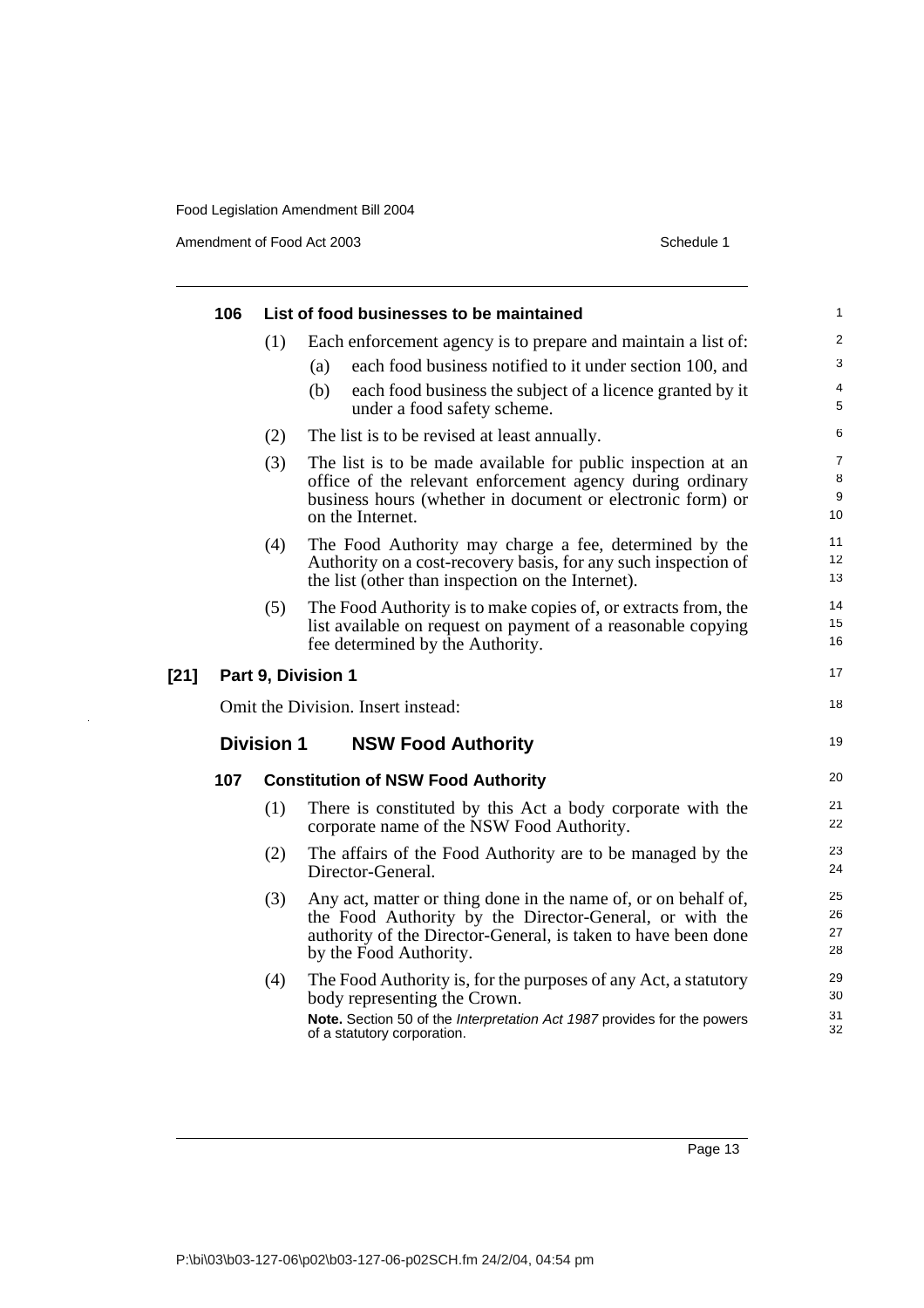Schedule 1 Amendment of Food Act 2003

| 108 Functions of Food Authority |
|---------------------------------|
|                                 |

|     | (1) |     | The Food Authority has such functions as are conferred or<br>imposed on it by or under this or any other Act.                                                      | $\overline{2}$<br>3      |
|-----|-----|-----|--------------------------------------------------------------------------------------------------------------------------------------------------------------------|--------------------------|
|     | (2) |     | In particular, the Food Authority has the following functions:                                                                                                     | 4                        |
|     |     | (a) | to keep under review the construction, hygiene and<br>operating procedures of premises, vehicles<br>and<br>equipment used for the handling or sale of food,        | 5<br>6<br>$\overline{7}$ |
|     |     | (b) | to provide advice or recommendations to the Minister<br>on the establishment, development or alteration of food<br>safety schemes,                                 | 8<br>9<br>10             |
|     |     | (c) | to regulate the handling and sale of food the subject of<br>food safety schemes to ensure that it is safe and suitable<br>for human consumption,                   | 11<br>12<br>13           |
|     |     | (d) | to encourage businesses engaged in the handling or sale<br>of food to minimise food safety risks,                                                                  | 14<br>15                 |
|     |     | (e) | to undertake or facilitate the education and training of<br>persons to enable them to meet the requirements of the<br>Food Standards Code and food safety schemes, | 16<br>17<br>18           |
|     |     | (f) | to provide advice, information and assistance in<br>relation to matters connected with food safety or other<br>interests of consumers in food,                     | 19<br>20<br>21           |
|     |     | (g) | to carry out such research as is necessary in order to<br>perform its other functions.                                                                             | 22<br>23                 |
| 109 |     |     | <b>Ministerial control of Food Authority</b>                                                                                                                       | 24                       |
|     |     |     | The Food Authority is, in the exercise of its functions, subject<br>to the control and direction of the Minister, except in relation<br>to the following:          | 25<br>26<br>27           |
|     |     | (a) | the contents of any advice, report or recommendation<br>given to the Minister,                                                                                     | 28<br>29                 |
|     |     | (b) | decisions whether to grant, suspend or cancel a licence<br>held by a particular person under the regulations,                                                      | 30<br>31                 |
|     |     | (c) | decisions whether to institute criminal proceedings in a<br>particular case.                                                                                       | 32<br>33                 |

1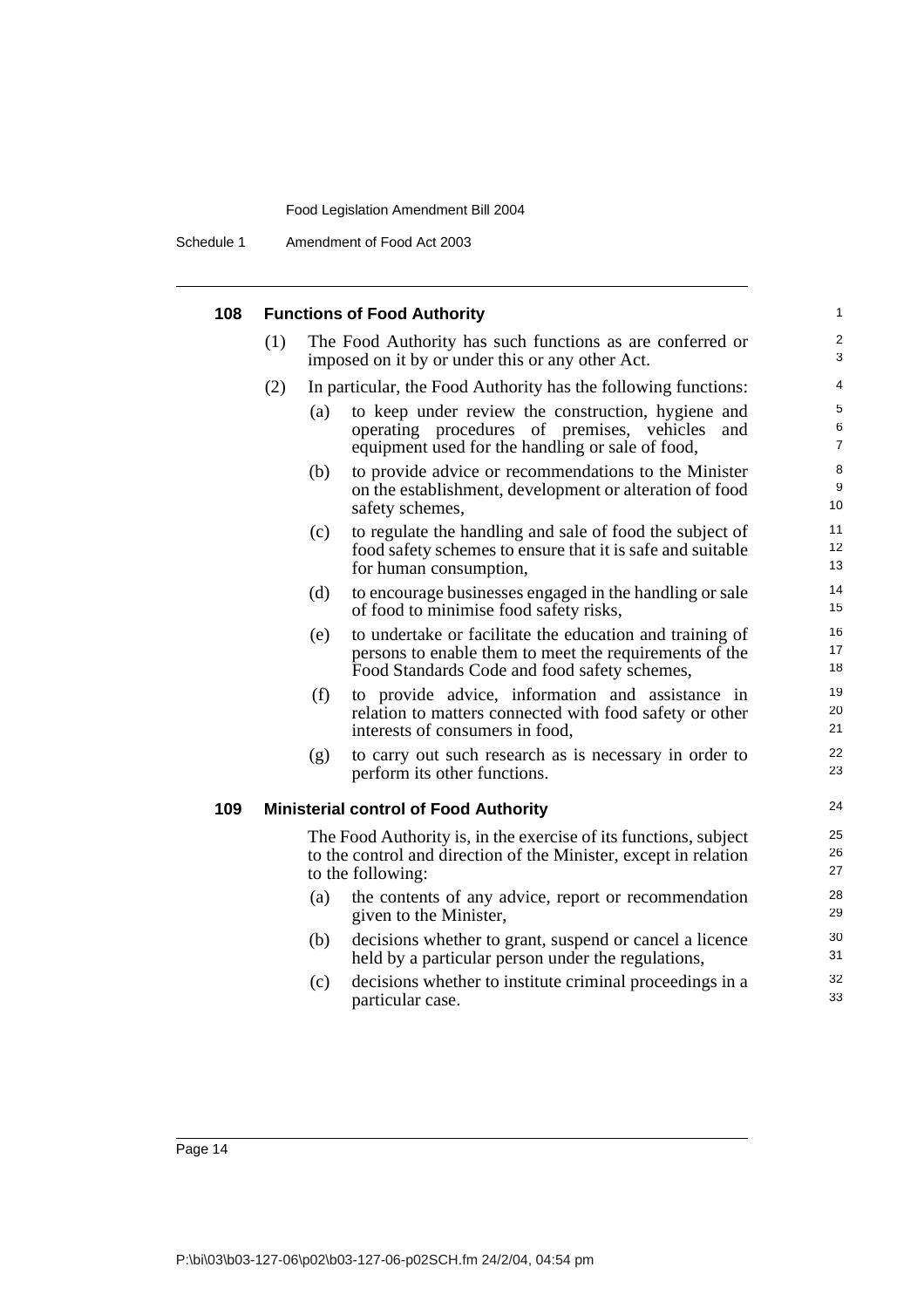Amendment of Food Act 2003 Schedule 1

|     |                                                                                                                                                                                                  | 1                                                                                                   |
|-----|--------------------------------------------------------------------------------------------------------------------------------------------------------------------------------------------------|-----------------------------------------------------------------------------------------------------|
| (1) | Such staff as may be necessary to enable the Food Authority<br>to exercise its functions are to be employed under Chapter 2<br>of the Public Sector Employment and Management Act 2002.          | $\overline{2}$<br>3<br>$\overline{4}$                                                               |
| (2) | The Food Authority may arrange for the use of the services of<br>any staff (by secondment or otherwise) or facilities of a<br>government department or public or local authority.                | 5<br>6<br>$\overline{7}$                                                                            |
| (3) | For the purposes of this Act, a person employed under<br>subsection (1) or whose services are made use of under this<br>section is a member of staff of the Food Authority.                      | 8<br>9<br>10                                                                                        |
|     |                                                                                                                                                                                                  | 11                                                                                                  |
|     | The Food Authority may engage such consultants and<br>contractors as may be necessary or convenient to exercise any<br>of the functions of the Food Authority.                                   | 12<br>13<br>14                                                                                      |
|     |                                                                                                                                                                                                  | 15                                                                                                  |
| (1) | The Food Authority may, subject to subsection (2):                                                                                                                                               | 16                                                                                                  |
|     | form, or participate in the formation of, private<br>(a)<br>corporations, and                                                                                                                    | 17<br>18                                                                                            |
|     | acquire interests in private corporations, and<br>(b)                                                                                                                                            | 19                                                                                                  |
|     | sell or otherwise dispose of interests in private<br>(c)<br>corporations,                                                                                                                        | 20<br>21                                                                                            |
|     | whether or not the activities or proposed activities of any such<br>private corporation are related to food safety.                                                                              | 22<br>23                                                                                            |
| (2) | The Food Authority must not, without the approval of the<br>Minister:                                                                                                                            | 24<br>25                                                                                            |
|     | form, or participate in the formation of, a private<br>(a)<br>subsidiary corporation, or                                                                                                         | 26<br>27                                                                                            |
|     | acquire an interest in a private corporation so that, as a<br>(b)<br>result of the acquisition, the corporation becomes a<br>private subsidiary corporation, or                                  | 28<br>29<br>30                                                                                      |
|     | sell or otherwise dispose of any interest in a private<br>(c)<br>subsidiary corporation so that, as a result of the sale or<br>disposal, it ceases to be a private<br>subsidiary<br>corporation. | 31<br>32<br>33<br>34                                                                                |
|     |                                                                                                                                                                                                  | <b>Staff of Food Authority</b><br>Use of consultants and contractors<br><b>Private corporations</b> |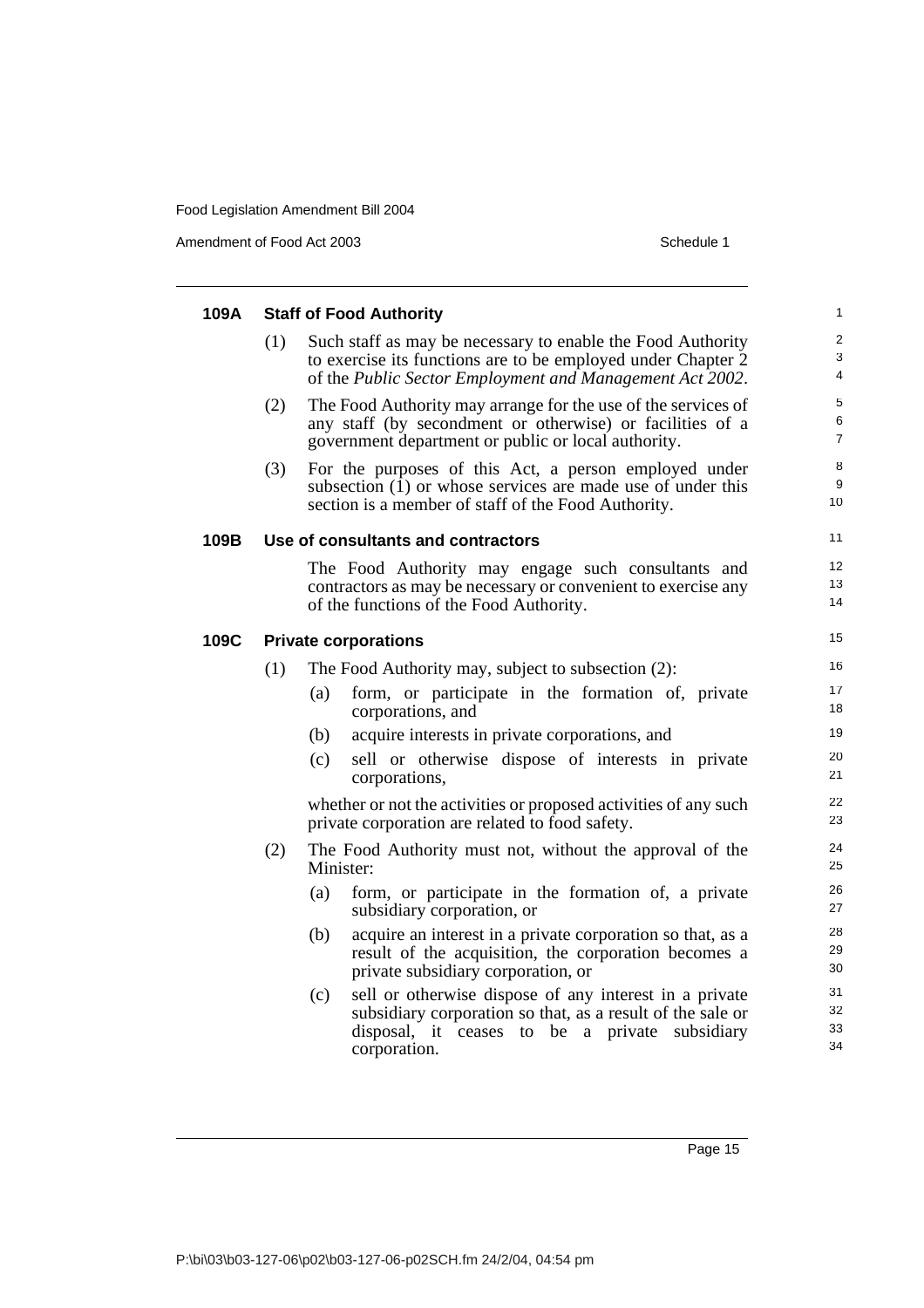Schedule 1 Amendment of Food Act 2003

|      | (3) | The New South Wales Dairy Industry Conference also has the<br>functions conferred on the Food Authority by this section.<br>Those functions may be exercised jointly with the Food<br>Authority.     | 1<br>2<br>3<br>$\overline{4}$ |
|------|-----|------------------------------------------------------------------------------------------------------------------------------------------------------------------------------------------------------|-------------------------------|
|      | (4) | A private subsidiary corporation is not, and does not<br>represent, the Crown.                                                                                                                       | 5<br>6                        |
| 109D |     | <b>Funding of private subsidiary corporations</b>                                                                                                                                                    | 7                             |
|      | (1) | The Food Authority may, out of its funds:                                                                                                                                                            | 8                             |
|      |     | pay for the formation of a private corporation, or for<br>(a)<br>other costs incurred, under section 109C, and                                                                                       | 9<br>10                       |
|      |     | with the approval of the Minister, make grants of<br>(b)<br>money to a private subsidiary corporation for use in the<br>exercise of its functions.                                                   | 11<br>12<br>13                |
|      | (2) | The Food Authority may, with the approval of the Minister,<br>transfer any of its assets to a private subsidiary corporation.                                                                        | 14<br>15                      |
| 109E |     | <b>Delegation</b>                                                                                                                                                                                    | 16                            |
|      | (1) | The Food Authority may delegate to:                                                                                                                                                                  | 17                            |
|      |     | a member of staff of the Food Authority, or<br>(a)                                                                                                                                                   | 18                            |
|      |     | an authorised officer, or<br>(b)                                                                                                                                                                     | 19                            |
|      |     | (c)<br>a private subsidiary corporation, or                                                                                                                                                          | 20                            |
|      |     | (d)<br>the holder of an office prescribed by the regulations,                                                                                                                                        | 21                            |
|      |     | any function of the Food Authority under this Act that is not<br>specified in subsection (2).                                                                                                        | 22<br>23                      |
|      | (2) | The following functions of the Food Authority cannot be<br>delegated:                                                                                                                                | 24<br>25                      |
|      |     | the power of delegation conferred by this section,<br>(a)                                                                                                                                            | 26                            |
|      |     | any function under Part 3 (Emergency powers),<br>(b)                                                                                                                                                 | 27                            |
|      |     | any function under section 111 (Conditions on exercise<br>(c)<br>of functions by enforcement agencies).                                                                                              | 28<br>29                      |
|      | (3) | A delegate may sub-delegate to a person referred to in<br>subsection (1) any function delegated by the Food Authority<br>if the delegate is authorised in writing to do so by the Food<br>Authority. | 30<br>31<br>32<br>33          |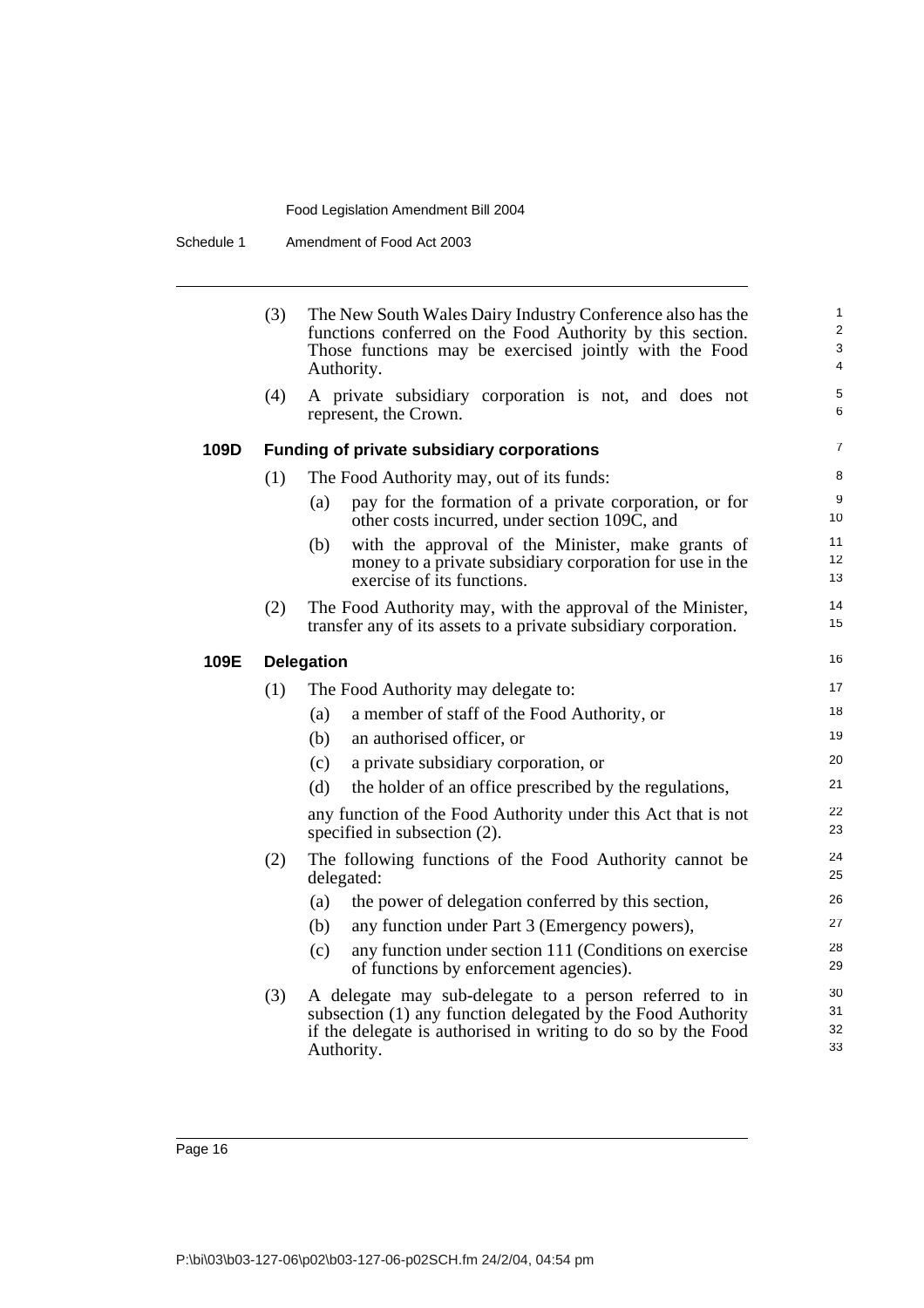Amendment of Food Act 2003 Schedule 1

|        | (4)               | A function must not be delegated under this section to an<br>enforcement agency without the consent in writing of the<br>enforcement agency.                                  | 1<br>$\overline{c}$<br>3 |
|--------|-------------------|-------------------------------------------------------------------------------------------------------------------------------------------------------------------------------|--------------------------|
| $[22]$ |                   | Part 9, Division 5                                                                                                                                                            | 4                        |
|        |                   | <b>Insert after Division 4:</b>                                                                                                                                               | 5                        |
|        | <b>Division 5</b> | <b>Finance</b>                                                                                                                                                                | 6                        |
| 117A   |                   | <b>Food Authority Fund</b>                                                                                                                                                    | 7                        |
|        | (1)               | There is to be established in the Special Deposits Account a<br>Food Authority Fund (the <b>Fund</b> ) into which is to be paid:                                              | 8<br>9                   |
|        |                   | all money advanced to the Food Authority by the<br>(a)<br>Treasurer or appropriated by Parliament for the<br>purposes of the Food Authority, and                              | 10<br>11<br>12           |
|        |                   | all money directed or authorised to be paid into the<br>(b)<br>Fund by or under this or any other Act, and                                                                    | 13<br>14                 |
|        |                   | the proceeds of the investment of money in the Fund,<br>(c)<br>and                                                                                                            | 15<br>16                 |
|        |                   | (d)<br>all money received by the Food Authority under this<br>Act from any other source.                                                                                      | 17<br>18                 |
|        | (2)               | The Fund is to be applied for the purpose of enabling the Food<br>Authority to exercise its functions under this Act.                                                         | 19<br>20                 |
|        | (3)               | All expenditure incurred by the Food Authority under this Act<br>is to be paid from the Fund.                                                                                 | 21<br>22                 |
|        | (4)               | A separate account is to be maintained in the Fund in relation<br>to each levy under section 117C imposed in respect of a<br>particular industry or sector of industry.       | 23<br>24<br>25           |
| 117B   |                   | <b>Investment</b>                                                                                                                                                             | 26                       |
|        |                   | The Food Authority may invest money held by it:                                                                                                                               | 27                       |
|        |                   | in the manner authorised by the <i>Public Authorities</i><br>(a)<br>(Financial Arrangements) Act 1987, or                                                                     | 28<br>29                 |
|        |                   | if that Act does not confer power on the Food Authority<br>(b)<br>to invest the money, in any other manner approved by<br>the Minister with the concurrence of the Treasurer. | 30<br>31<br>32           |
|        |                   |                                                                                                                                                                               |                          |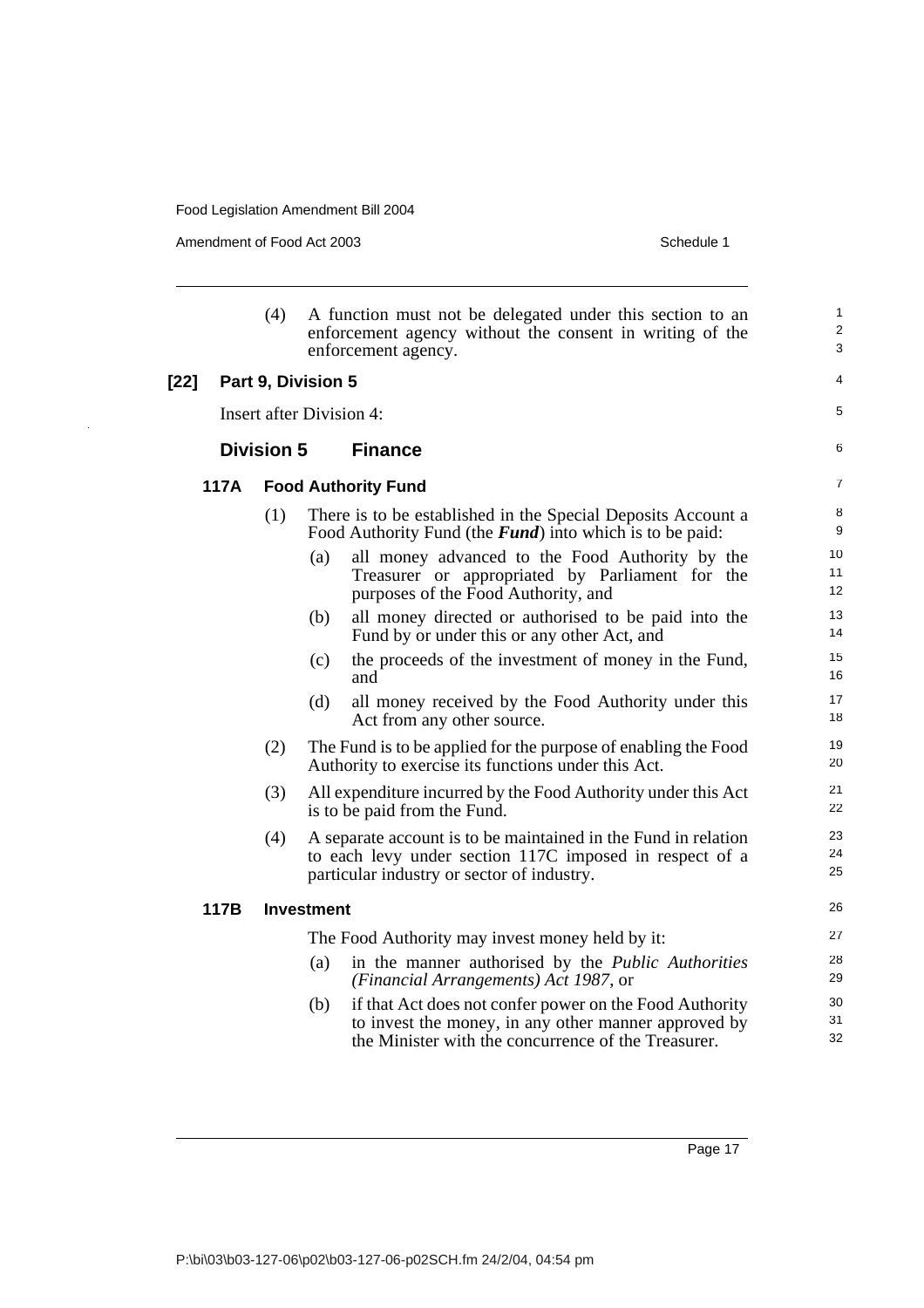Schedule 1 Amendment of Food Act 2003

#### **117C Industry levies** (1) The Food Authority may levy a contribution towards the cost of the administration of this Act on any person, or member of a class of persons, who is subject to the requirements of a food safety scheme, but only if authorised to do so by the provisions of a food safety scheme. (2) A levy under this section is to be of an amount, or calculated on a basis, specified in the relevant food safety scheme. (3) The Food Authority is to ensure, as far as is reasonably practicable, that money received from levies imposed under this section in relation to an industry or sector of industry that is subject to a food safety scheme is not used to crosssubsidise the expenses of the Food Authority in carrying out its functions in relation to any other industry or sector of industry that is subject to a food safety scheme. (4) Nothing in this section prevents a cost of a kind referred to in this section from being covered by a licence fee charged under a food safety scheme. **[23] Section 134 Protection from personal liability** Insert after section 134 (2) (f): (g) any member of a body that is consulted for the purposes of section 103 or 105. **[24] Section 136A** Insert after section 136: **136A Certain information may be provided to and by Food Authority** Despite any Act or law: (a) information may be provided by the Food Authority to a member of staff of the Department of Health or of a public health organisation (within the meaning of the *Health Services Act 1997*) if the Food Authority considers the provision of the information is necessary to enable the member of staff to exercise functions under the *Public Health Act 1991*, and (b) information may be provided by a member of staff of the Department of Health or of a public health organisation (within the meaning of the *Health Services* 1  $\overline{2}$ 3 4 5 6 7 8 9 10 11 12 13 14 15 16 17 18 19 20 21 22  $23$ 24 25 26 27 28 29 30 31 32 33 34 35 36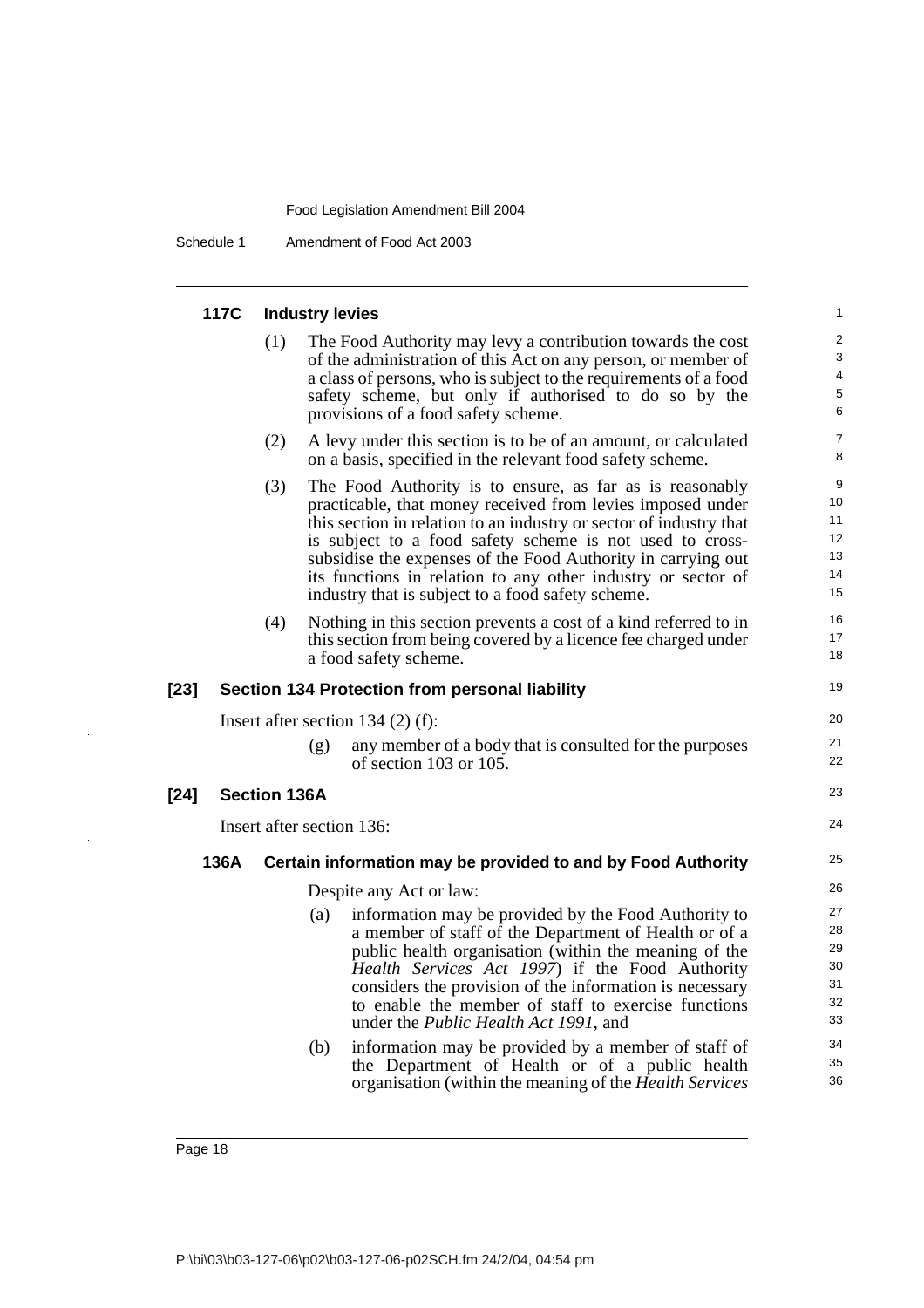Amendment of Food Act 2003 **Schedule 1** and the state of the Schedule 1

*Act 1997*) to the Food Authority if the member of staff considers the provision of the information is necessary to enable the Food Authority to exercise its functions under this Act.

#### **[25] Section 139 Regulations**

Omit section 139 (1) (a) and (b). Insert instead:

- (a) fees or charges for the purposes of a food safety scheme, including (but not limited to) licence fees and fees or charges for the provision of services in relation to the food safety scheme,
- (b) fees or charges for the purposes of this Act, including (but not limited to) fees or charges for the provision of information, or for the carrying out of any inspection or analysis for the purposes of this Act or any audit of a program relating to food safety implemented in accordance with a food safety scheme (whether or not the inspection, analysis or audit is requested or agreed to), or in connection with the notification of the conduct of a food business,

#### **[26] Section 139 (2A) and (2B)**

Insert after section 139 (2):

- (2A) A regulation for or with respect to licence fees or other fees or charges charged for the purposes of a food safety scheme may enable the Food Authority to determine a licence fee or other fee or charge or the basis on which a licence fee or other fee or charge is to be determined.
- (2B) Without limiting subsections  $(1)$  (a) and  $(b)$  and  $(2A)$ , a fee or charge for the purposes of a food safety scheme may cover the following matters:
	- (a) the costs of the Food Authority in administering the food safety scheme and other related provisions of this Act,
	- (b) the costs of the processing of applications for licences and for the grant or renewal of licences,
	- (c) other costs of providing services in relation to the food safety scheme (whether or not the provision of the service is requested or agreed to).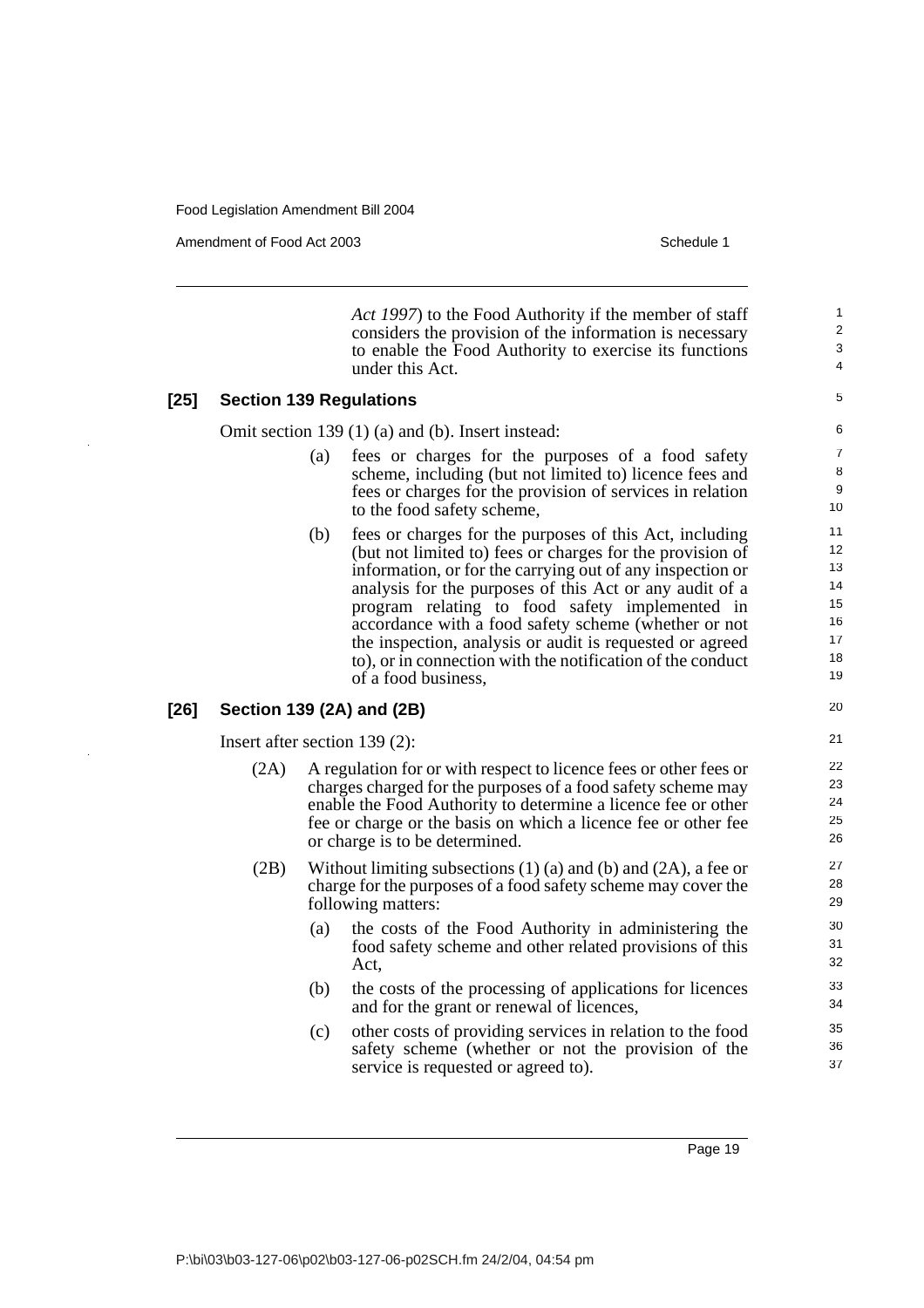| $[27]$ |                |                             | Schedule 2 Savings, transitional and other provisions                                                                                                | 1              |
|--------|----------------|-----------------------------|------------------------------------------------------------------------------------------------------------------------------------------------------|----------------|
|        |                |                             | Insert at the end of clause $1(1)$ :                                                                                                                 | 2              |
|        |                |                             | Food Legislation Amendment Act 2004                                                                                                                  | 3              |
| $[28]$ |                |                             | <b>Schedule 2, Part 3</b>                                                                                                                            | 4              |
|        |                | <b>Insert after Part 2:</b> |                                                                                                                                                      | 5              |
|        |                |                             |                                                                                                                                                      |                |
|        | Part 3         |                             | Provisions consequent on enactment of<br><b>Food Legislation Amendment Act 2004</b>                                                                  | 6<br>7         |
|        | 6              |                             | <b>Definitions</b>                                                                                                                                   | 8              |
|        |                |                             | In this Part, former Act means the Food Production (Safety)<br>Act 1998.                                                                             | 9<br>10        |
|        | $\overline{7}$ |                             | <b>Food Authority</b>                                                                                                                                | 11             |
|        |                |                             | The Food Authority is a continuation of, and the same legal<br>entity as, Safe Food Production NSW constituted under<br>section 8 of the former Act. | 12<br>13<br>14 |
|        | 8              |                             | <b>Safe Food Production Fund</b>                                                                                                                     | 15             |
|        |                |                             | The Fund established under section 55 of the former Act is<br>taken to be the Fund required to be established under section<br>117A of this Act.     | 16<br>17<br>18 |
|        | 9              |                             | <b>Safe Food Production Advisory Committee</b>                                                                                                       | 19             |
|        |                | (1)                         | The Safe Food Production Advisory Committee established<br>under the former Act is dissolved.                                                        | 20<br>21       |
|        |                | (2)                         | The members of the Safe Food Production Advisory<br>Committee<br>holding office<br>immediately before<br>the<br>commencement of this clause:         | 22<br>23<br>24 |
|        |                |                             | cease to hold office as such on that commencement, and<br>(a)                                                                                        | 25             |
|        |                |                             | are not entitled to any compensation for ceasing to hold<br>(b)<br>office because of the operation of this clause.                                   | 26<br>27       |

i.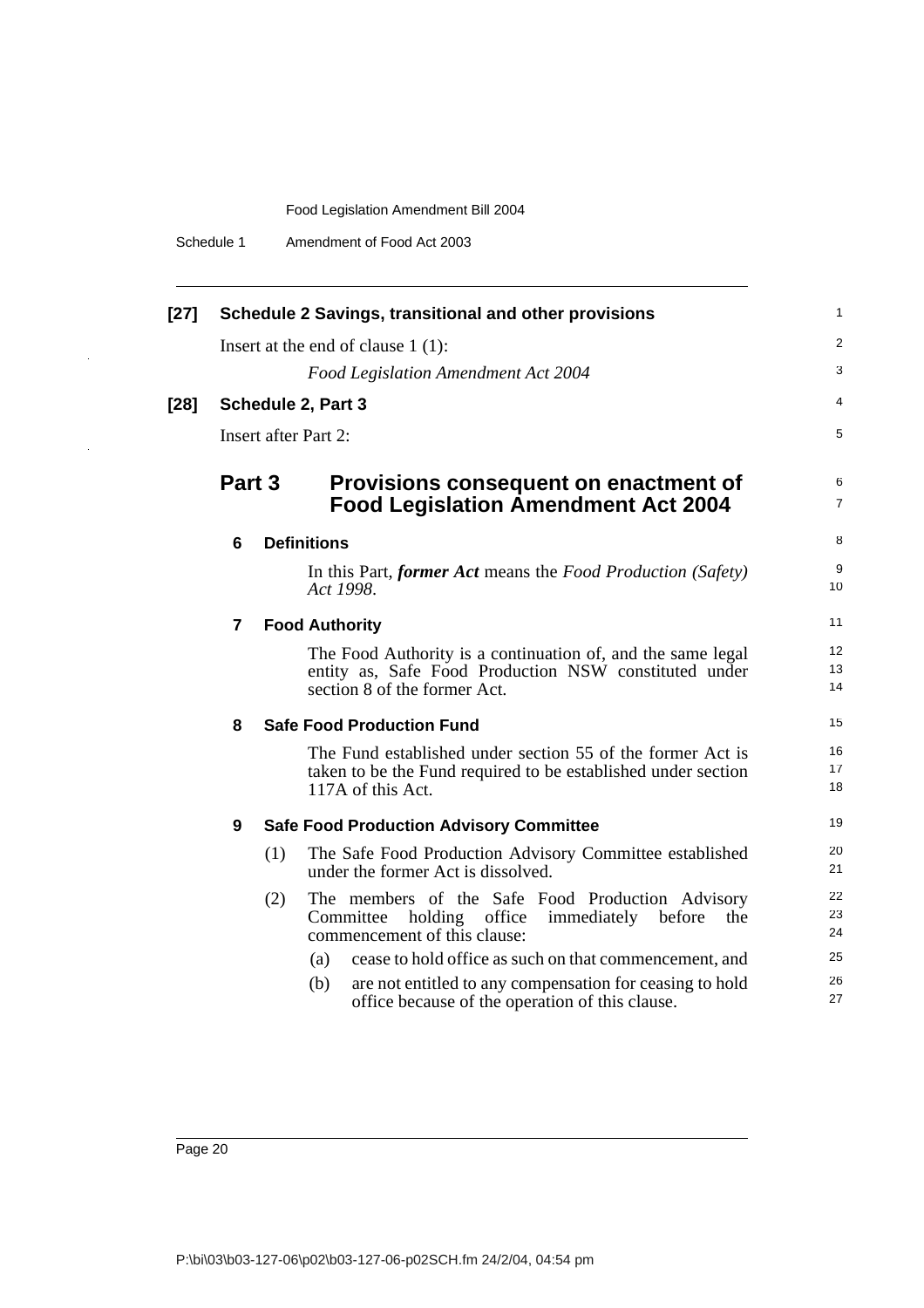Amendment of Food Act 2003 Schedule 1

| 10 |     | <b>Chief Executive Officer of Safe Food</b>                                                                                                                                                                                                                                                                                                            | 1                                              |
|----|-----|--------------------------------------------------------------------------------------------------------------------------------------------------------------------------------------------------------------------------------------------------------------------------------------------------------------------------------------------------------|------------------------------------------------|
|    |     | The person holding office as the Chief Executive Officer of<br>Safe Food Production NSW immediately before the<br>commencement of this clause:                                                                                                                                                                                                         | $\overline{\mathbf{c}}$<br>3<br>$\overline{4}$ |
|    |     | ceases to hold that office on that commencement, and<br>(a)                                                                                                                                                                                                                                                                                            | 5                                              |
|    |     | (b)<br>is not entitled to any compensation for ceasing to hold<br>that office because of the operation of this clause, and                                                                                                                                                                                                                             | 6<br>7                                         |
|    |     | is taken to have been appointed to the office of the<br>(c)<br>Director-General of the NSW Food Authority on the<br>same terms and conditions specified in the person's<br>contract of employment as Chief Executive Officer of<br>Safe Food Production NSW and for the remainder of<br>the person's term of office as Chief Executive Officer,<br>and | 8<br>9<br>10<br>11<br>12<br>13<br>14           |
|    |     | (d)<br>despite paragraph (c), may be removed from office in<br>accordance with the Public Sector Employment and<br>Management Act 2002.                                                                                                                                                                                                                | 15<br>16<br>17                                 |
| 11 |     | Transfer of certain staff of Department of Health                                                                                                                                                                                                                                                                                                      | 18                                             |
|    | (1) | The Minister may direct, by order in writing, that any<br>specified members of staff of the Department of Health be<br>transferred to the Food Authority.                                                                                                                                                                                              | 19<br>20<br>21                                 |
|    | (2) | An order may be made under subclause (1) only with the<br>concurrence of the Minister for Health.                                                                                                                                                                                                                                                      | 22<br>23                                       |
|    | (3) | Each person transferred under subclause (1) becomes a<br>member of staff of the Food Authority and continues (until<br>other provision is duly made) to be employed in accordance<br>with the awards, agreements and determinations applying,<br>immediately before the transfer, to the person as a member of<br>staff of the Department of Health.   | 24<br>25<br>26<br>27<br>28<br>29               |
|    | (4) | An order may only be made under this clause within the<br>period of 2 years after the commencement of this clause.                                                                                                                                                                                                                                     | 30<br>31                                       |
| 12 |     | Transfer of certain staff of area health services                                                                                                                                                                                                                                                                                                      | 32                                             |
|    | (1) | The Minister may direct, by one or more orders in writing,<br>that any specified members of staff of an area health service<br>(within the meaning of the Health Services Act 1997) be<br>transferred to the Food Authority.                                                                                                                           | 33<br>34<br>35<br>36                           |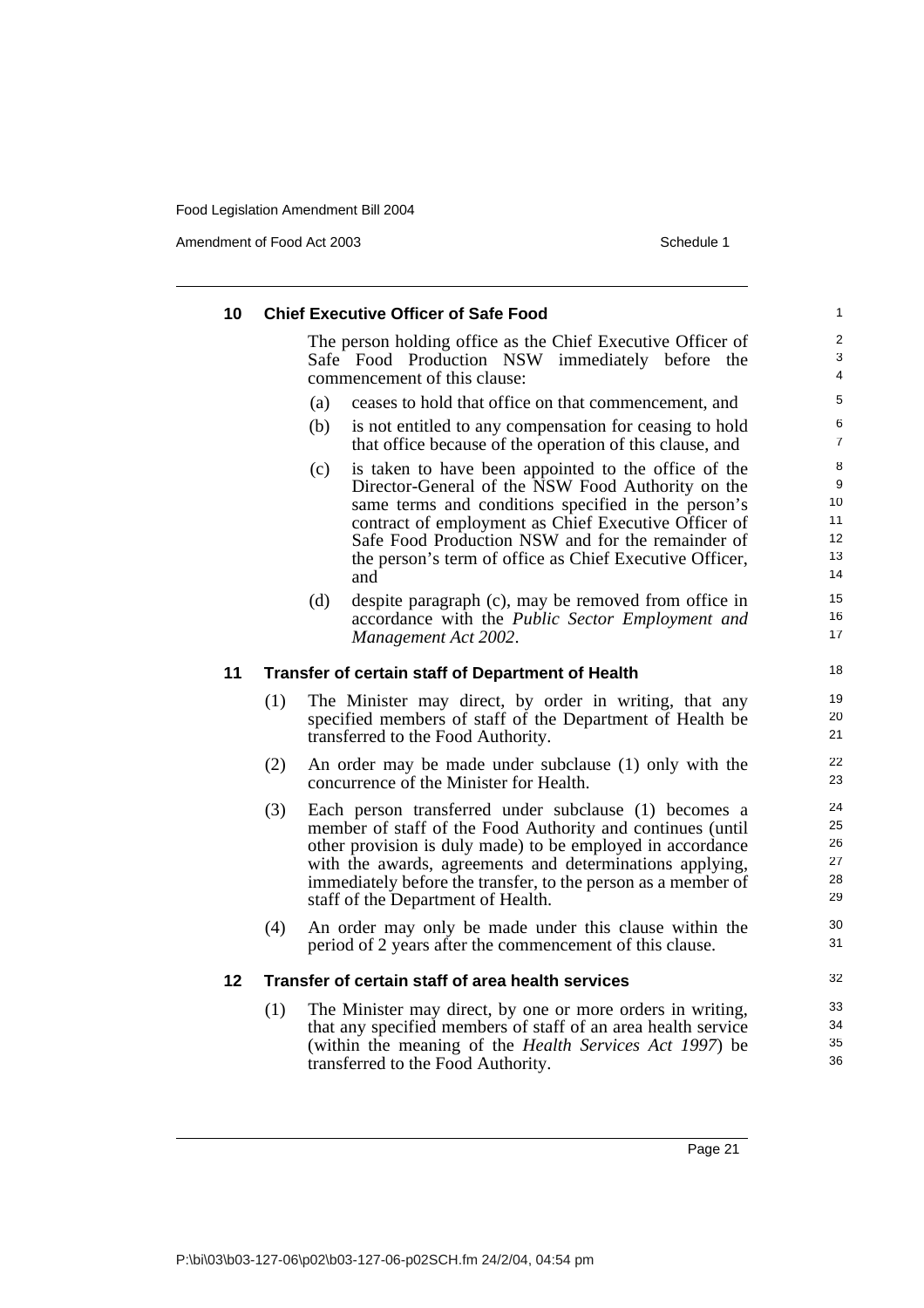(2) An order may be made under subclause (1) only with the concurrence of the Minister for Health.

- (3) Each person transferred under subclause (1) becomes a member of staff of the Food Authority and continues (until other provision is duly made) to be employed in accordance with arrangements:
	- (a) agreed to by the Department of Health, the Public Employment Office, the Public Service Association and the Health Services Union, and
	- (b) set out in the order made under subclause (1) transferring the person.
- (4) An order may only be made under this clause within the period of 2 years after the commencement of this clause.

#### **13 Authorised officers**

Despite clause 3 of this Schedule, a person taken to be appointed as an authorised officer by operation of that clause because the person was appointed as an inspector under the *Food Act 1989* by the Director-General of the Department of Health, ceases to hold the office of authorised officer on the commencement of this clause.

#### **14 Orders and improvement notices**

An order made under Division 3 of Part 5 of the former Act, or an improvement notice or prohibition order made under Division 4 of that Part, and in force immediately before the commencement of this clause continues to have effect, and may be enforced, as if those provisions of that Act had not been repealed.

#### **15 Regulations**

- (1) A regulation under the former Act that was in force immediately before the repeal of a provision of the former Act under which the regulation was made is taken to have been made under this Act and may be amended or repealed accordingly.
- (2) For the purposes of the *Subordinate Legislation Act 1989*, a regulation referred to in subclause (1) is taken to have been made on the commencement of this subclause.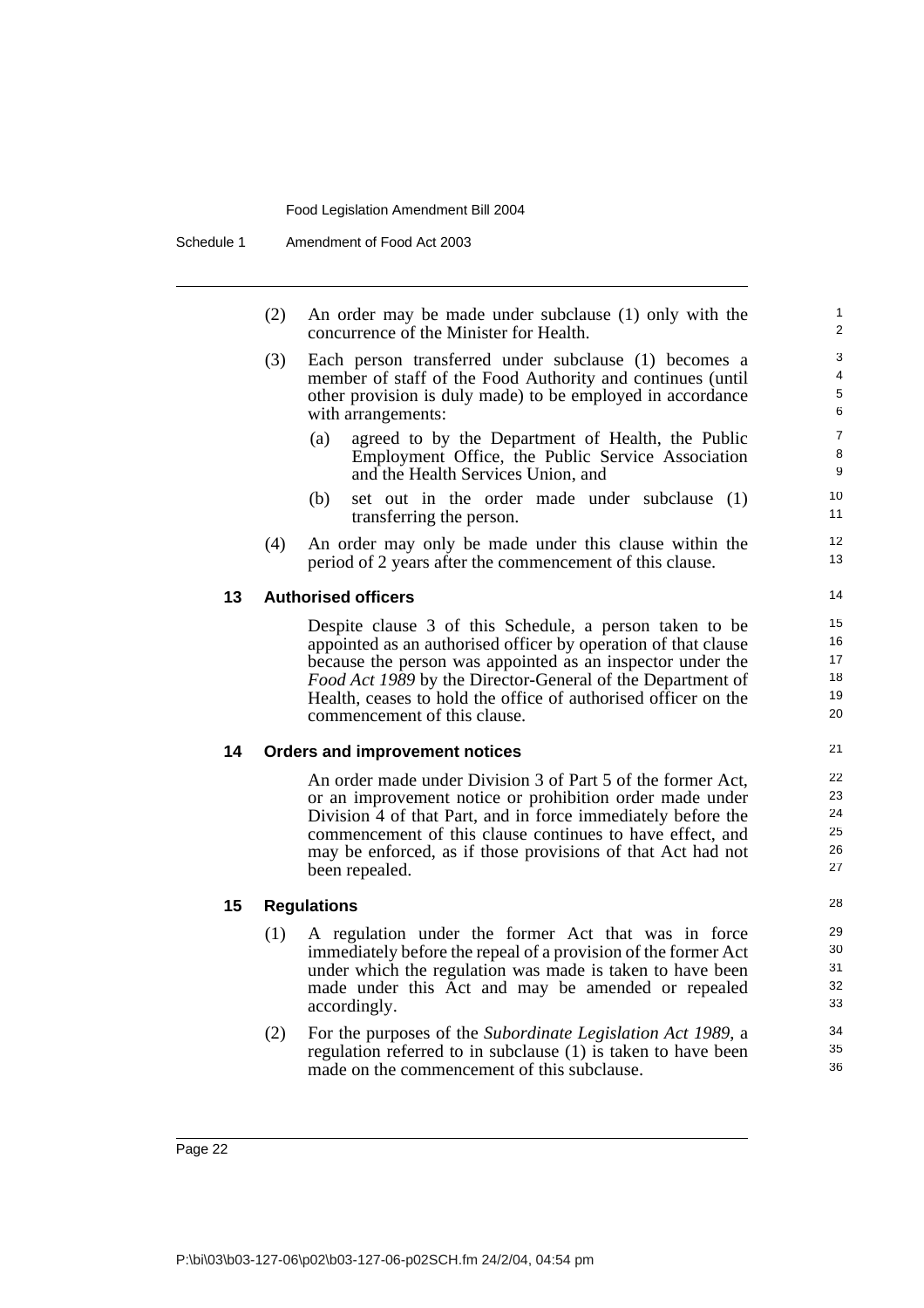Amendment of Food Act 2003 Schedule 1

|    | (3) |     | Until the commencement of sections 93 and 96, a food safety<br>scheme may make provision in relation to the preparation,<br>implementation, maintenance, monitoring, certification and<br>auditing of food safety programs that is inconsistent with<br>those sections. | $\mathbf{1}$<br>$\mathbf{2}$<br>$\mathbf{3}$<br>$\overline{\mathbf{4}}$<br>$\sqrt{5}$ |
|----|-----|-----|-------------------------------------------------------------------------------------------------------------------------------------------------------------------------------------------------------------------------------------------------------------------------|---------------------------------------------------------------------------------------|
| 16 |     |     | Orders of Minister in relation to assets of former authority                                                                                                                                                                                                            | 6                                                                                     |
|    | (1) |     | The Minister may give the Food Authority a direction, in<br>writing, that specified assets of a former authority transferred<br>to the Food Authority by the operation of clause 4 of Schedule<br>5 to the former Act are to be used for specified purposes only.       | $\overline{7}$<br>8<br>9<br>10 <sup>1</sup>                                           |
|    | (2) |     | Before giving a direction under subclause (1), the Minister<br>must consult with:                                                                                                                                                                                       | 11<br>12                                                                              |
|    |     | (a) | the New South Wales Dairy Industry Conference, if the<br>former authority was the New South Wales Dairy<br>Corporation, or                                                                                                                                              | 13<br>14<br>15                                                                        |
|    |     | (b) | the consultative body established under section 102 (2)<br>(z) for the meat industry, if the former authority was the<br>New South Wales Meat Industry Authority.                                                                                                       | 16<br>17<br>18                                                                        |
|    | (3) |     | In this clause, <i>former authority</i> means:                                                                                                                                                                                                                          | 19                                                                                    |
|    |     | (a) | the New South Wales Dairy Corporation dissolved<br>under clause 3 (1) of Schedule 5 to the former Act, and                                                                                                                                                              | 20<br>21                                                                              |
|    |     | (b) | the New South Wales Meat Industry Authority<br>dissolved under clause $3(2)$ of Schedule 5 to the former<br>Act.                                                                                                                                                        | 22<br>23<br>24                                                                        |
| 17 |     |     | <b>Private and subsidiary corporations</b>                                                                                                                                                                                                                              | 25                                                                                    |
|    | (1) |     | A private corporation established, or an interest in a private<br>corporation acquired, under section 15A of the former Act is<br>taken to have been established or acquired by the Food<br>Authority under section 109C of this Act.                                   | 26<br>27<br>28<br>29                                                                  |
|    | (2) |     | An approval given under section 15B (2) of the former Act,<br>and in force immediately before the repeal of that provision,<br>is taken to have been given to the Food Authority under<br>section 109D (2) of this Act.                                                 | 30<br>31<br>32<br>33                                                                  |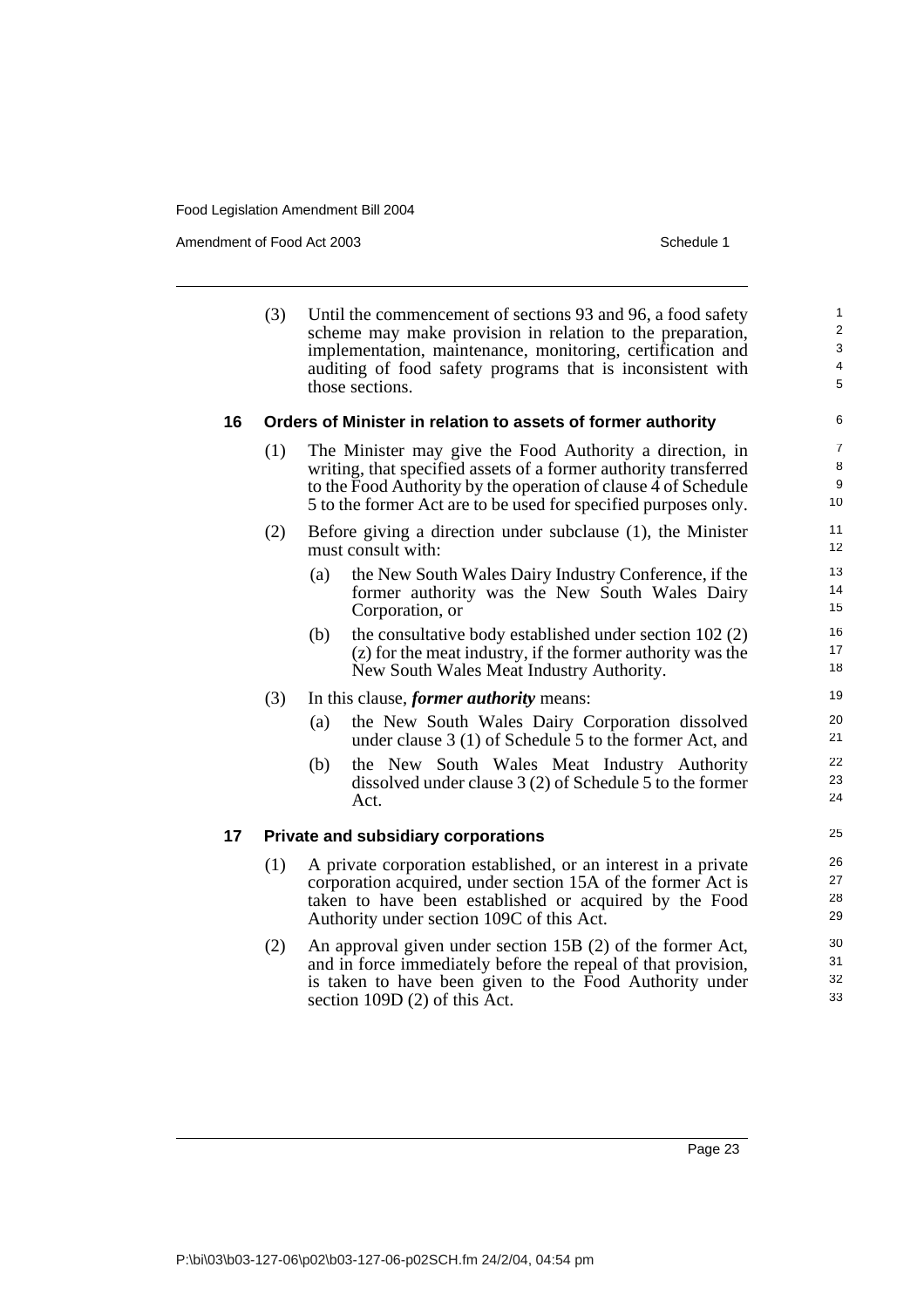Schedule 1 Amendment of Food Act 2003

(3) A delegation in force under section 15C of the former Act immediately before the repeal of that provision is taken to have been given by the Food Authority under section 109E of this Act and continues to have effect as if it had been given under this Act.

(4) Subclause (3) applies only to the extent to which a delegation relates to a function that is of the same kind as a function that the Food Authority has under the *Dairy Industry Act 2000*.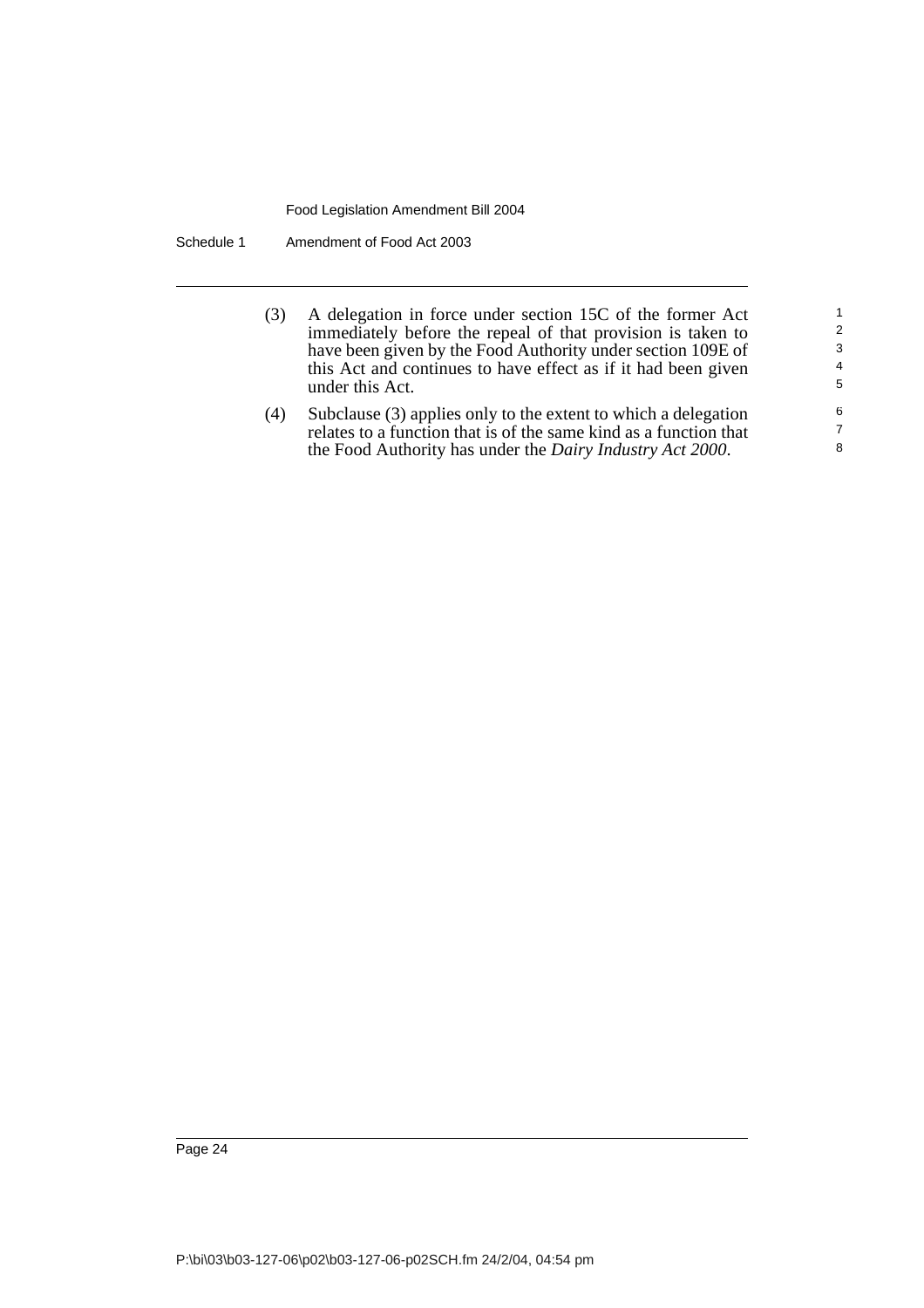$\bar{z}$ 

Amendment of other Acts and regulations **Schedule 2** Schedule 2

|       | Schedule 2 Amendment of other Acts and regulations<br>(Section 4)                                                                                                                                                 | 1<br>$\overline{2}$  |
|-------|-------------------------------------------------------------------------------------------------------------------------------------------------------------------------------------------------------------------|----------------------|
| 2.1   | <b>Agricultural Tenancies Act 1990 No 64</b>                                                                                                                                                                      | 3                    |
|       | Schedule 1 Improvements that a tenant may make as of right                                                                                                                                                        | 4                    |
|       | Omit "Food Production (Safety) Act 1998" from item 10.                                                                                                                                                            | 5                    |
|       | Insert instead "Food Act 2003".                                                                                                                                                                                   | 6                    |
| 2.2   | Dairy Industry Act 2000 No 54                                                                                                                                                                                     | 7                    |
| [1]   | Long title                                                                                                                                                                                                        | 8                    |
|       | Omit "Safe Food Production NSW".                                                                                                                                                                                  | 9                    |
|       | Insert instead "the NSW Food Authority".                                                                                                                                                                          | 10                   |
| [2]   | <b>Section 3 Definitions</b>                                                                                                                                                                                      | 11                   |
|       | Omit the definitions of <i>dairy product</i> , <i>milk</i> and <i>Safe Food</i> .                                                                                                                                 | 12                   |
| $[3]$ | <b>Section 3</b>                                                                                                                                                                                                  | 13                   |
|       | Insert in alphabetical order:                                                                                                                                                                                     | 14                   |
|       | <i>dairy product</i> means any food, not being milk, in the<br>production of which:                                                                                                                               | 15<br>16             |
|       | milk is used, or<br>(a)                                                                                                                                                                                           | 17                   |
|       | any substance produced from milk is used.<br>(b)                                                                                                                                                                  | 18                   |
|       | <b>Food Authority</b> means the NSW Food Authority constituted<br>by the Food Act 2003.                                                                                                                           | 19<br>20             |
|       | <i>milk</i> means the mammary secretion of a milking animal<br>obtained from one or more milkings and intended for human<br>consumption as a liquid or for further processing, but does not<br>include colostrum. | 21<br>22<br>23<br>24 |
| [4]   | Sections 5 (2), 6 (2), 7 (1) (d) and (2), 11 (2), 12 (5), 13 (1) and (4), 14<br>$(5)$ , 16, 17, 20 $(1)$ and $(3)$ , 21, 22 and 23 $(2)$ (b)                                                                      | 25<br>26             |
|       | Omit "Safe Food" wherever occurring.                                                                                                                                                                              | 27                   |
|       | Insert instead "the Food Authority".                                                                                                                                                                              | 28                   |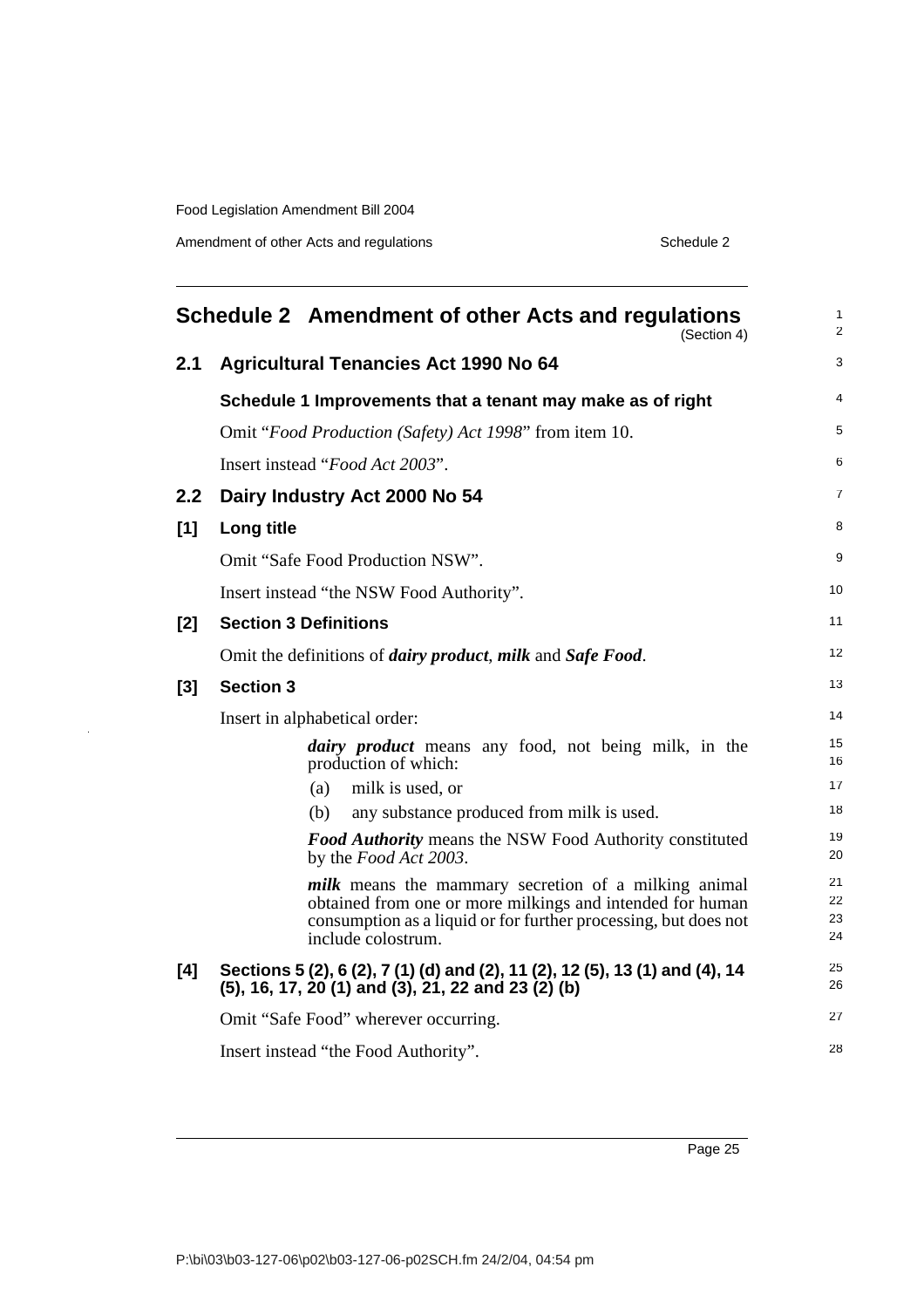| [5]    | Sections 5 (2) (c) and 14 (5)                                           | $\mathbf{1}$   |
|--------|-------------------------------------------------------------------------|----------------|
|        | Omit "Food Production (Safety) Act 1998" wherever occurring.            | $\overline{2}$ |
|        | Insert instead "Food Act 2003".                                         | 3              |
| [6]    | Section 6 (2) (b)                                                       | 4              |
|        | Omit "pursuant to section 10 of the Food Production (Safety) Act 1998". | 5              |
|        | Insert instead "in accordance with section 109 of the Food Act 2003".   | 6              |
| $[7]$  | Sections 10 (1), 11 (1), 12 (1) and (2)                                 | 7              |
|        | Omit "Safe Food" wherever occurring.                                    | 8              |
|        | Insert instead "The Food Authority".                                    | 9              |
| [8]    | Part 3, heading                                                         | 10             |
|        | Omit "Safe Food". Insert instead "Food Authority".                      | 11             |
| [9]    | <b>Sections 12 (4) and 15</b>                                           | 12             |
|        | Omit "Safe Food" wherever firstly occurring.                            | 13             |
|        | Insert instead "The Food Authority".                                    | 14             |
| $[10]$ | <b>Sections 12 (4) and 15</b>                                           | 15             |
|        | Omit "Safe Food" wherever secondly occurring.                           | 16             |
|        | Insert instead "the Food Authority".                                    | 17             |
| $[11]$ | Section 15 Funding of operations of Food Authority                      | 18             |
|        | Omit "Food Production (Safety) Act 1998" where secondly occurring.      | 19             |
|        | Insert instead "Food Act 2003".                                         | 20             |
| $[12]$ | <b>Sections 20 (1) and 21</b>                                           | 21             |
|        | Omit "Chief Executive Officer" wherever occurring.                      | 22             |
|        | Insert instead "Director-General of the Authority".                     | 23             |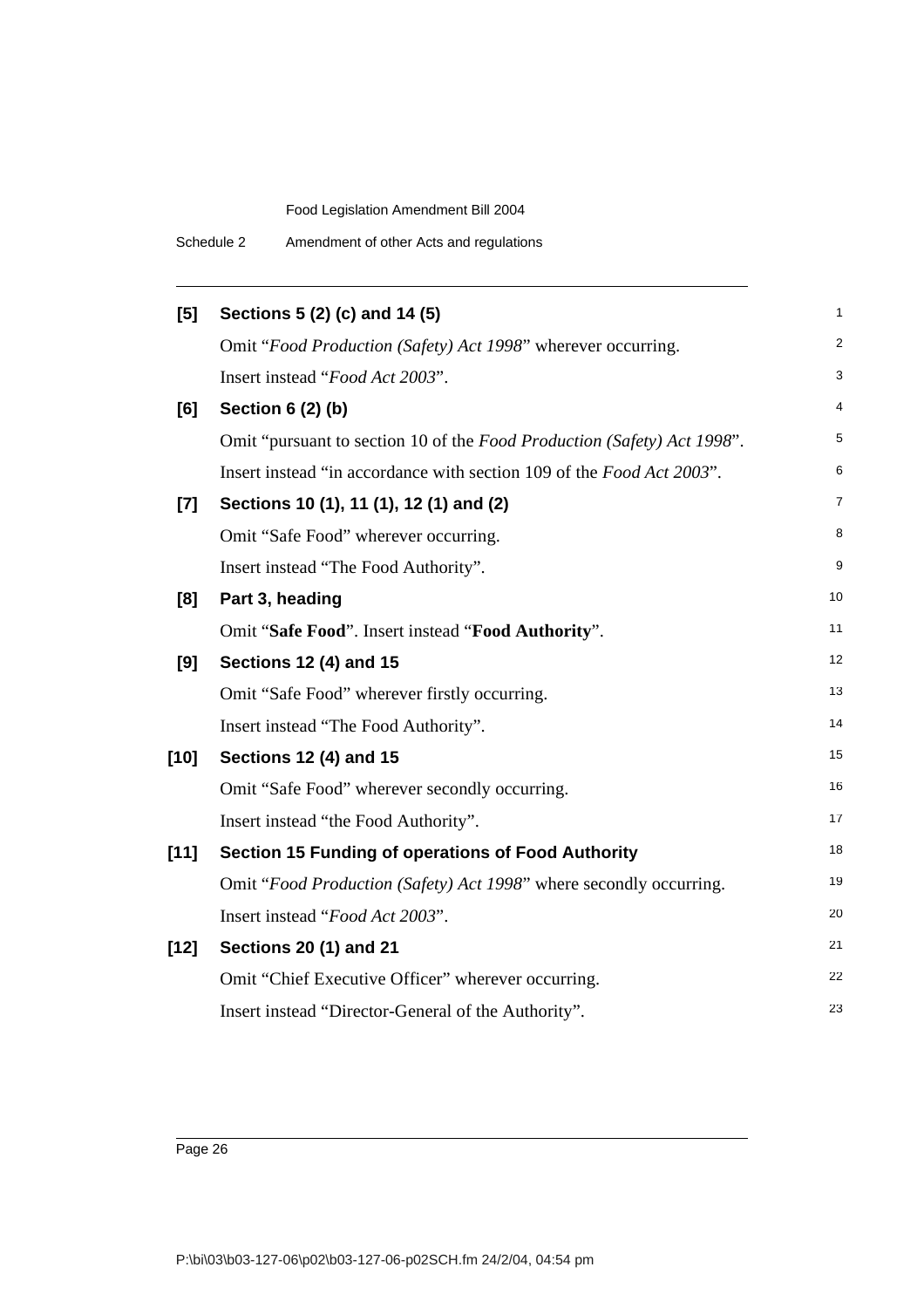| $[13]$           | <b>Section 20 (3)</b>                                                 | $\mathbf{1}$   |
|------------------|-----------------------------------------------------------------------|----------------|
|                  | Omit "Chief Executive Officer" wherever occurring.                    | 2              |
|                  | Insert instead "Director-General".                                    | 3              |
| $[14]$           | <b>Section 22</b>                                                     | 4              |
|                  | Omit "Chief Executive Officer".                                       | 5              |
|                  | Insert instead "Director-General of the Food Authority".              | 6              |
| $[15]$           | <b>Schedule 2 Savings and transitional provisions</b>                 | $\overline{7}$ |
|                  | Omit clauses 11 and 12.                                               | 8              |
| 2.3              | <b>Fines Act 1996 No 99</b>                                           | 9              |
|                  | Schedule 1 Statutory provisions under which penalty notices<br>issued | 10<br>11       |
|                  | Omit "Food Production (Safety) Act 1998, section 62".                 | 12             |
|                  | Insert instead " <i>Food Act 2003</i> , section 120".                 | 13             |
| 2.4              | <b>Fisheries Management (General) Regulation 2002</b>                 | 14             |
|                  | Clauses 286 (e), 287 (2) (g) and 288 (e)                              | 15             |
|                  | Omit "the Food Production (Safety) Act 1998)" wherever occurring.     | 16             |
|                  | Insert instead "that Act".                                            | 17             |
| $2.5\phantom{0}$ | Law Enforcement (Powers and Responsibilities) Act 2002 No<br>103      | 18<br>19       |
| $[1]$            | <b>Schedule 2 Search warrants under other Acts</b>                    | 20             |
|                  | Omit "Food Production (Safety) Act 1998, section 25".                 | 21             |
| [2]              | Schedule 4 Amendment of other Acts and instrument                     | 22             |
|                  | Omit Schedule 4.39.                                                   | 23             |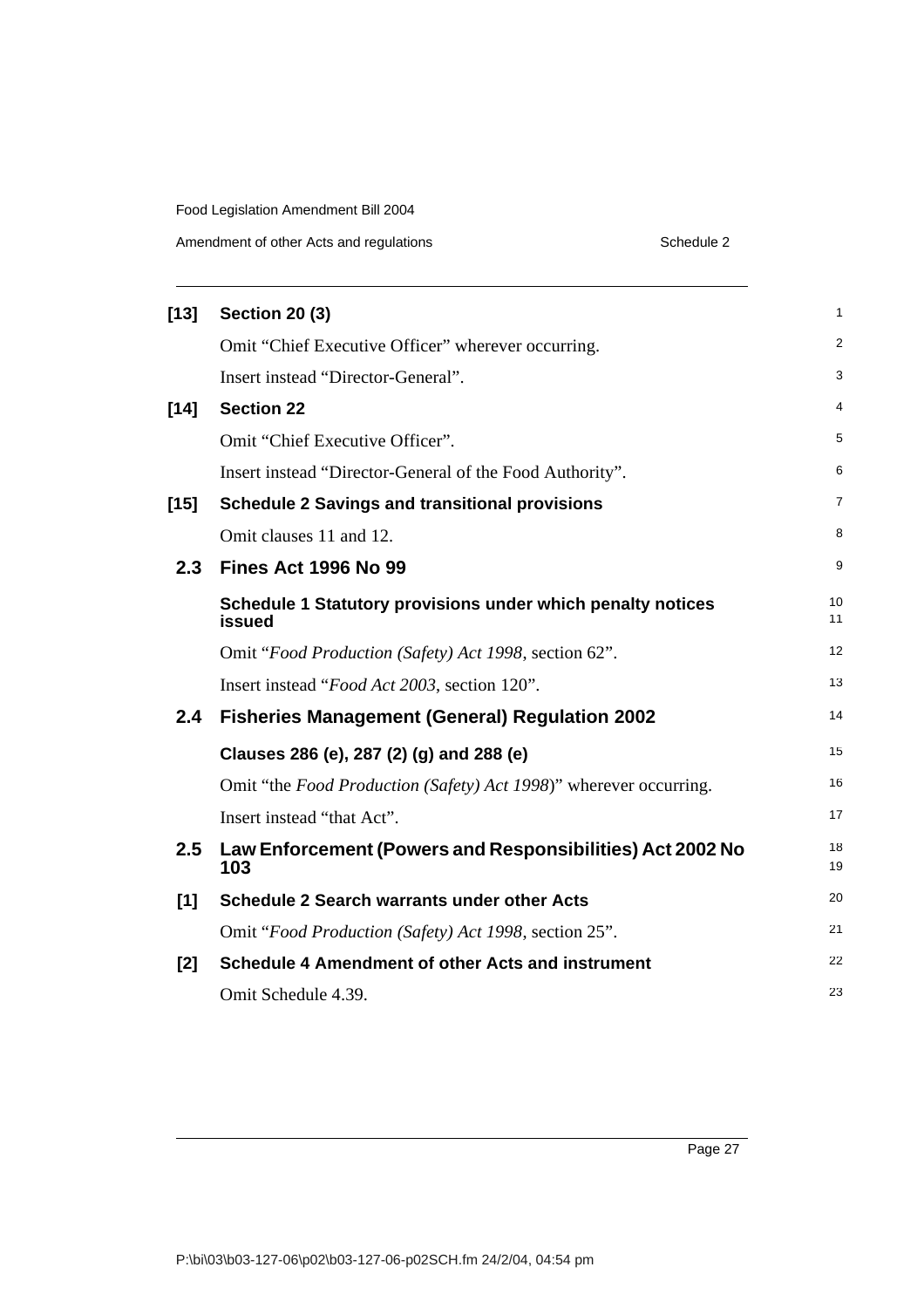| 2.6   | <b>Marketing of Primary Products Act 1983 No 176</b>                                                                                                                                                          | $\mathbf{1}$   |
|-------|---------------------------------------------------------------------------------------------------------------------------------------------------------------------------------------------------------------|----------------|
|       | Section 135 Functions of boards etc not affected                                                                                                                                                              | 2              |
|       | Omit section $135(2)$ .                                                                                                                                                                                       | 3              |
| 2.7   | Meat Industry Act 1978 No 54                                                                                                                                                                                  | 4              |
| [1]   | <b>Section 3</b>                                                                                                                                                                                              | 5              |
|       | Insert after section 2:                                                                                                                                                                                       | 6              |
|       | 3<br><b>Definition</b>                                                                                                                                                                                        | $\overline{7}$ |
|       | In this Act, the <b>Food Authority</b> means the NSW Food<br>Authority constituted by the Food Act 2003.                                                                                                      | 8<br>9         |
| [2]   | Sections 4-7                                                                                                                                                                                                  | 10             |
|       | Omit the sections.                                                                                                                                                                                            | 11             |
| [3]   | Part 4, heading                                                                                                                                                                                               | 12             |
|       | Omit the heading.                                                                                                                                                                                             | 13             |
| [4]   | <b>Part 5 Meat Industry Consultative Council</b>                                                                                                                                                              | 14             |
|       | Omit the Part.                                                                                                                                                                                                | 15             |
| [5]   | Sections 59A (1), (3), (4) and (5), 59C (1), (3), (4), (5) and (6), 59D (1)<br>and (2), 59E (1), 59F (1), (3) and (8), 59H (2), 59I (1) and (3), 59J (2)<br>(b), 59K (1) and (2), 59L (1) and (3), 59N and 66 | 16<br>17<br>18 |
|       | Omit "Safe Food" wherever occurring.                                                                                                                                                                          | 19             |
|       | Insert instead "the Food Authority".                                                                                                                                                                          | 20             |
| [6]   | Sections 59J (1), 59L (2), 63 and 67                                                                                                                                                                          | 21             |
|       | Omit "Safe Food" wherever firstly occurring.                                                                                                                                                                  | 22             |
|       | Insert instead "The Food Authority".                                                                                                                                                                          | 23             |
| $[7]$ | Sections 59J (1), 59L (2) and 67                                                                                                                                                                              | 24             |
|       | Omit "Safe Food" wherever secondly occurring.                                                                                                                                                                 | 25             |
|       | Insert instead "the Food Authority".                                                                                                                                                                          | 26             |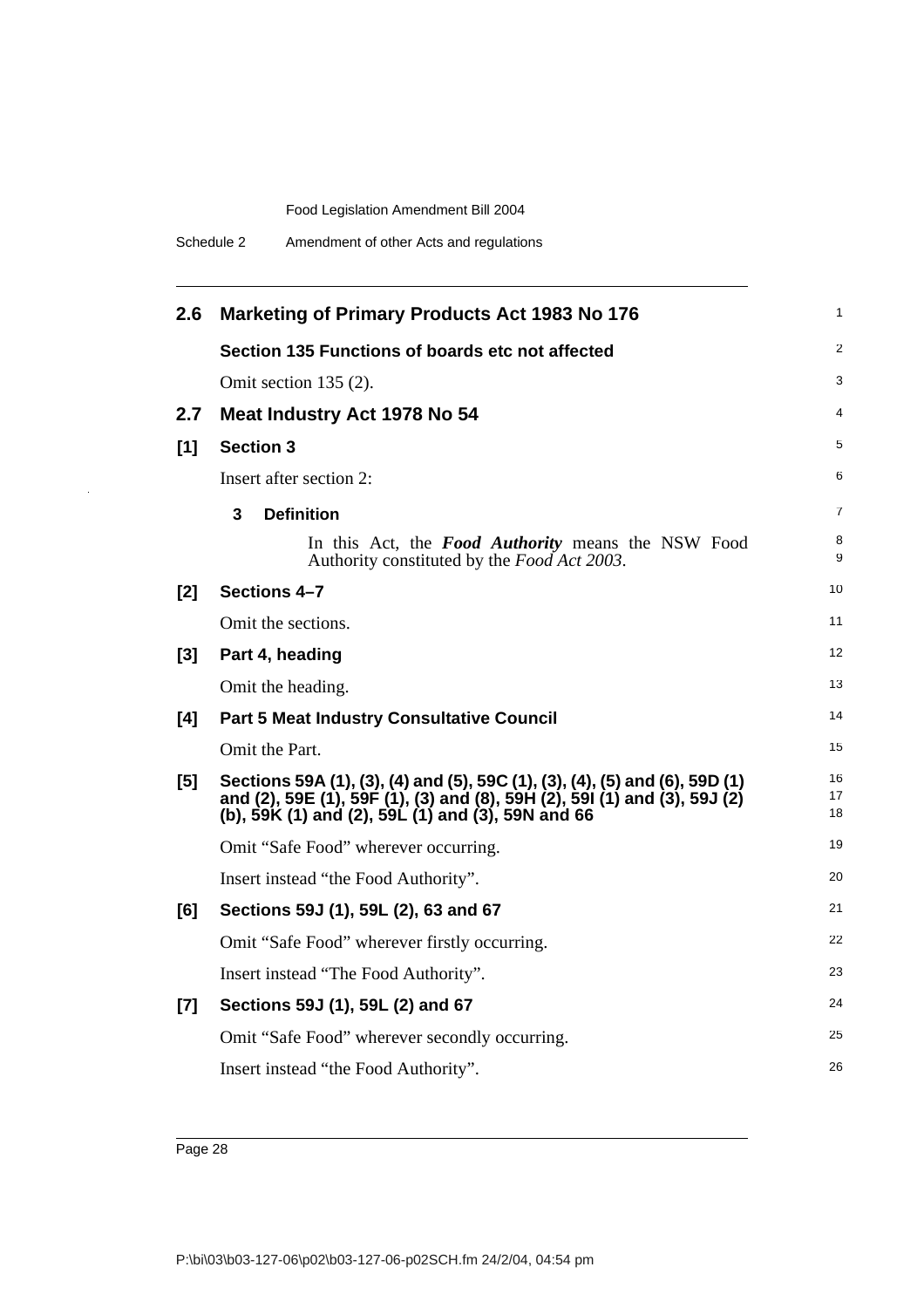| [8]    | <b>Section 67 Funding of operations of Food Authority</b>                                                                                      | 1              |
|--------|------------------------------------------------------------------------------------------------------------------------------------------------|----------------|
|        | Omit "Food Production (Safety) Act 1998".                                                                                                      | 2              |
|        | Insert instead "Food Act 2003".                                                                                                                | 3              |
| [9]    | <b>Section 80 Repeals</b>                                                                                                                      | 4              |
|        | Omit the section.                                                                                                                              | 5              |
| $[10]$ | <b>Schedule 1 Repeals</b>                                                                                                                      | 6              |
|        | Omit the Schedule.                                                                                                                             | $\overline{7}$ |
| $[11]$ | <b>Schedule 2 Constitution and procedure of Meat Industry</b><br><b>Consultative Council</b>                                                   | 8<br>9         |
|        | Omit the Schedule.                                                                                                                             | 10             |
| $[12]$ | Schedule 6 Savings, transitional and other provisions                                                                                          | 11             |
|        | Insert at the end of clause $1A(1)$ :                                                                                                          | 12             |
|        | Food Legislation Amendment Act 2004                                                                                                            | 13             |
| $[13]$ | Schedule 6, clauses 1-8                                                                                                                        | 14             |
|        | Omit the clauses.                                                                                                                              | 15             |
| 2.8    | National Parks and Wildlife Act 1974 No 80                                                                                                     | 16             |
| [1]    | <b>Section 5 Definitions</b>                                                                                                                   | 17             |
|        | Insert in alphabetical order in section $5(1)$ :                                                                                               | 18             |
|        | <i>game animal</i> means any of the following animals that is not<br>husbanded in the manner of a farmed animal and is killed in<br>the field: | 19<br>20<br>21 |
|        | any goat, kid, swine, deer, rabbit, hare, camel, donkey,<br>(a)<br>horse or bird,                                                              | 22<br>23       |
|        | any fauna permitted to be harmed for the purposes of<br>(b)<br>sale in accordance with a licence under this Act.                               | 24<br>25       |
| [2]    | Sections 104 (1A) and 154 (d1)                                                                                                                 | 26             |
|        | Omit "(within the meaning of the <i>Meat Industry Act 1978)</i> " wherever<br>occurring.                                                       | 27<br>28       |
|        |                                                                                                                                                |                |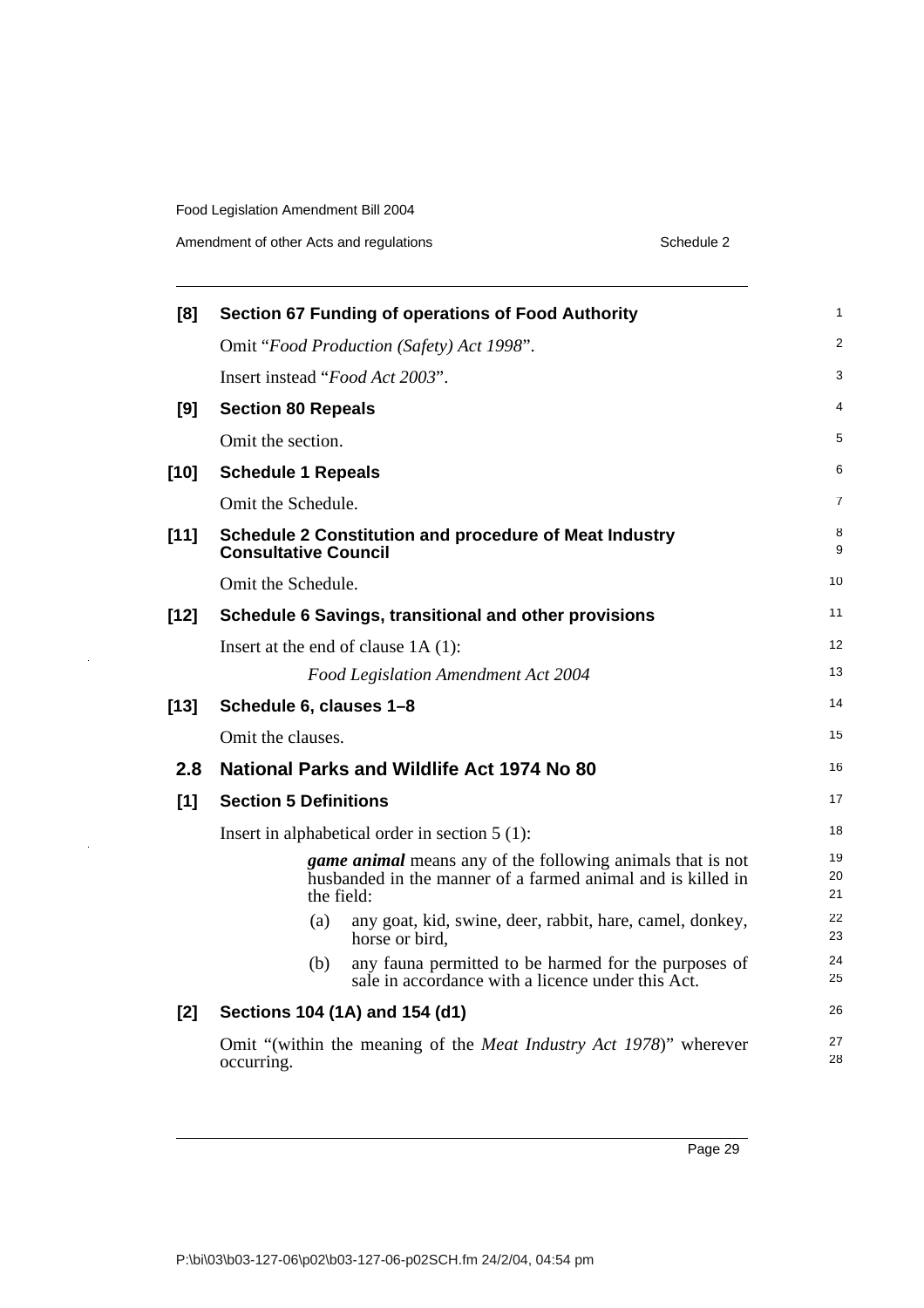| 2.9 | <b>Public Finance and Audit Act 1983 No 152</b>                                                                  | 1              |
|-----|------------------------------------------------------------------------------------------------------------------|----------------|
| [1] | <b>Schedule 2 Statutory bodies</b>                                                                               | $\overline{2}$ |
|     | Insert "NSW Food Authority" in alphabetical order.                                                               | 3              |
| [2] | <b>Schedule 2</b>                                                                                                | 4              |
|     | Omit "Safe Food Production NSW".                                                                                 | 5              |
|     | 2.10 Public Sector Employment and Management Act 2002 No 43                                                      | 6              |
|     | <b>Schedule 1 Departments</b>                                                                                    | $\overline{7}$ |
|     | Omit:                                                                                                            | 8              |
|     |                                                                                                                  |                |
|     | <b>Safe Food Production</b><br>Chief Executive Officer of Safe Food<br><b>NSW</b><br><b>Production NSW</b>       |                |
|     | Insert in appropriate order:                                                                                     | 9              |
|     | NSW Food Authority Director-General of the Authority                                                             |                |
|     | 2.11 Search Warrants Act 1985 No 37                                                                              | 10             |
|     | <b>Section 10 Definitions</b>                                                                                    | 11             |
|     | Omit "section 25 of the <i>Food Production (Safety) Act 1998</i> ," from the<br>definition of search warrant.    | 12<br>13       |
|     | 2.12 Stock Diseases (General) Regulation 1997                                                                    | 14             |
| [1] | <b>Clause 10 Notification of suspected tuberculosis</b>                                                          | 15             |
|     | Omit clause 10 (2) (a). Insert instead:                                                                          | 16             |
|     | a person engaged in inspecting any stock or carcass for<br>(a)<br>the purposes of the <i>Food Act 2003</i> , and | 17<br>18       |